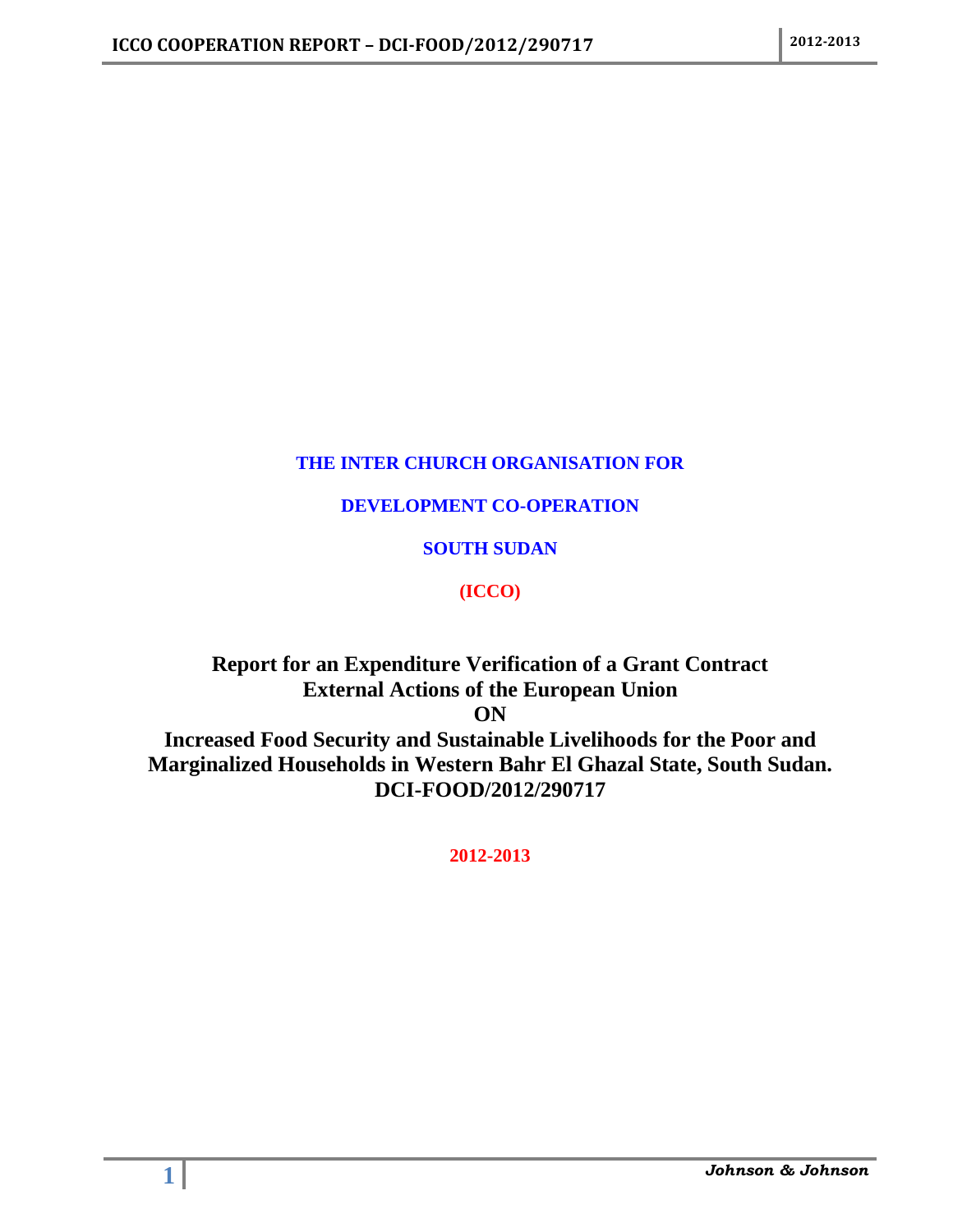#### **TABLE OF CONTENTS**

| 1. |       |                                                                        |  |
|----|-------|------------------------------------------------------------------------|--|
| 2. |       |                                                                        |  |
|    | 2.1.1 |                                                                        |  |
|    | 2.1.2 |                                                                        |  |
|    | 2.1.3 |                                                                        |  |
|    | 2.1.4 | RECONCILING THE FINANCIAL REPORT TO THE BENEFICIARY'S ACCOUNTING       |  |
|    |       |                                                                        |  |
|    | 2.1.5 |                                                                        |  |
|    | 2.1.6 |                                                                        |  |
|    | 2.2.1 | 2.2 PROCEDURES TO VERIFY CONFORMITY OF EXPENDITURE WITH THE BUDGET AND |  |
|    | 2.2.2 |                                                                        |  |
|    | 3.1.1 |                                                                        |  |
|    | 3.1.2 |                                                                        |  |
|    | 3.1.3 |                                                                        |  |
|    | 3.1.4 |                                                                        |  |
|    | 3.1.5 |                                                                        |  |
|    | 3.1.6 |                                                                        |  |
|    |       |                                                                        |  |
|    |       |                                                                        |  |
|    |       |                                                                        |  |
|    |       | ANNEX 2: ATTACHED SIGNED COPY OF TERMS OF REFERENCE EXPENDITURE        |  |
|    | 2.1   |                                                                        |  |
|    | 2.2   | ANNEX 2A LISTING OF SPECIFIC PROCEDURES TO BE PERFORMED 31             |  |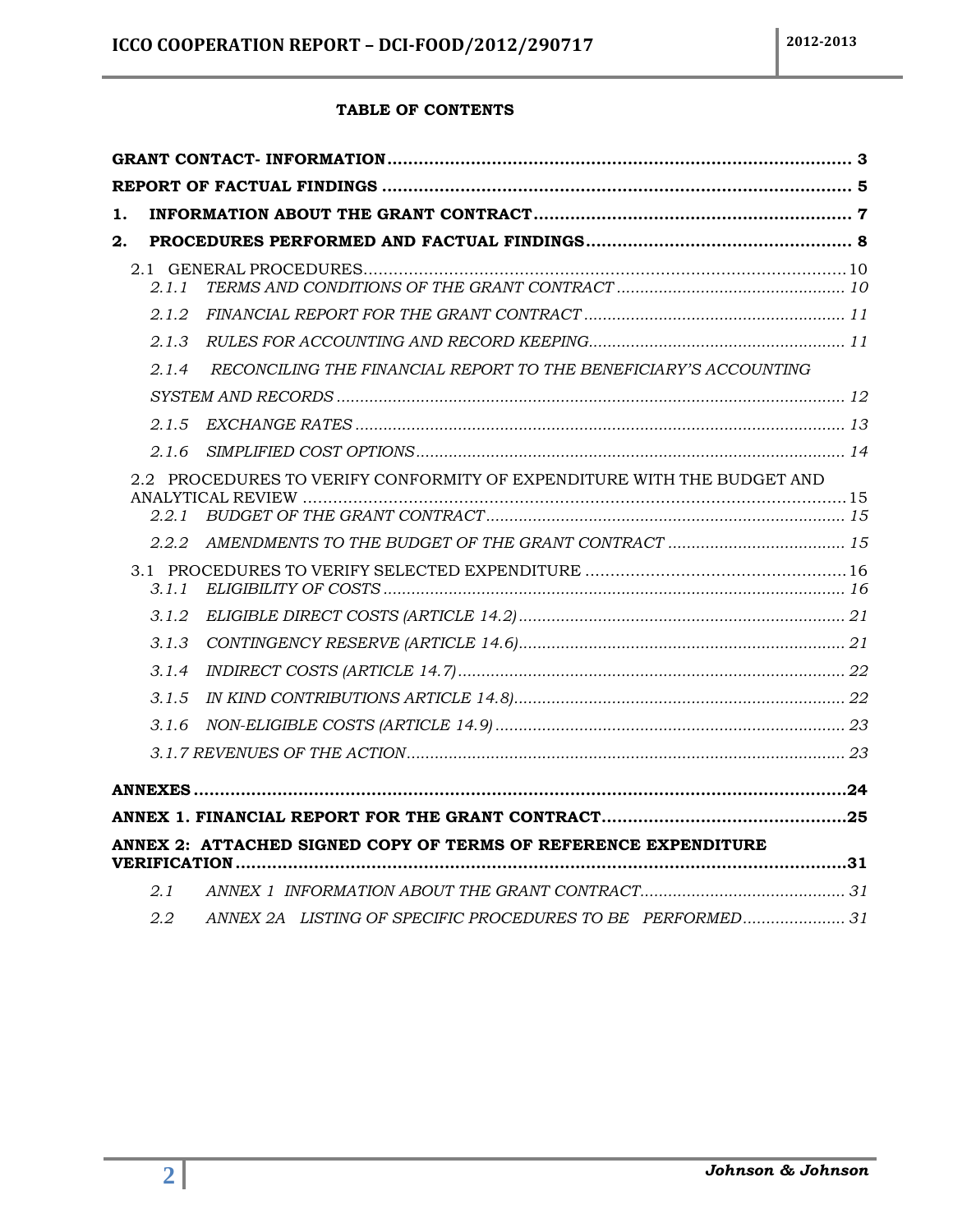#### **GRANT CONTACT- INFORMATION**

<span id="page-2-0"></span>**CO-ORDINATOR** Interchurch Organisation for Development Cooperation(ICCO) Registration Nr. 801006077B, P.O.BOX 8190, 3503 RD Utreich, The Netherlands

#### **BENEFICIARIES AND AFFILIATED ENTITIES**

 Dorcas Aid International, P.O BOX 80 1619 ZH Andijk The Netherlands

 Christian Agenda for Development (CAD), Hai Rock City P.O BOX 530, Juba, South Sudan

 Episcopal Church of Sudan Diocese of Wau, Christian Action for Relief and Development Hai Mozephn, Opposite Wau Teaching Hopspital C/O ECS Provincial Office P.O Box 110 Juba South Sudan

Catholic University of South Sudan, Faculty of Agriculture & Environmental Science (CUoSSFAES) Juba, South Sudan

#### **CONTRACTING AUTHORITY** Ambassador Sven Kuhn Von Burgsdorfp

 The Head of Delegation, EU Delegation to South Sudan Block 3K-South, Plot 82A, European Compound North of Government of South Sudan Ministry Complex Juba, South Sudan

#### **EUROPEAN COMMISSION** Paolo Girlando

 Programme Manager, Rural Development and Food Security Delegation of the European Union to South Sudan Block 3K-South, Plot 82A, European Compound North of Government of South Sudan Ministry Complex Juba, South Sudan E-mail: [paolo.girlando@eeas.europa.eu](mailto:paolo.girlando@eeas.europa.eu) Tel.: +211(0)954356804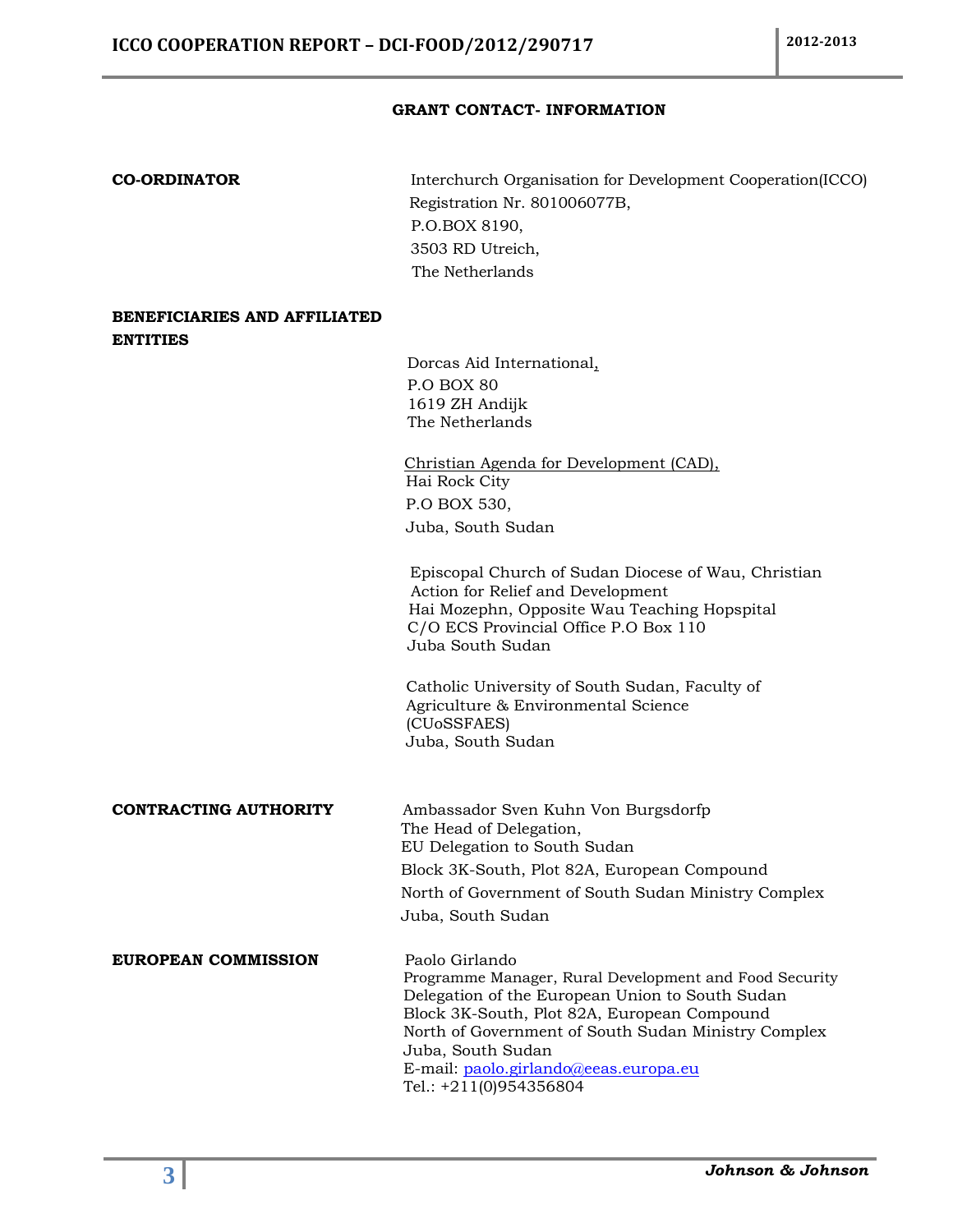| <b>AUDITORS</b>  | Messrs. Johnson & Johnson,            |
|------------------|---------------------------------------|
|                  | Certified Public Accountants,         |
|                  | 12 <sup>th</sup> Floor, Uganda House, |
|                  | P. O. Box 6164,                       |
|                  | KAMPALA.                              |
| <b>BANKERS</b>   |                                       |
| Uganda (Kampala) | Stanbic Bank Uganda Limited,          |
|                  | Corporate Branch-Crested Towers       |
|                  | Plot 17, Hannington Road              |
|                  | P. O. Box 7131,                       |
|                  | KAMPALA.                              |
| Sudan (Juba)     | Kenya Commercial Bank (S) Ltd         |
|                  | P.O. Box 47                           |
|                  | Juba, South Sudan                     |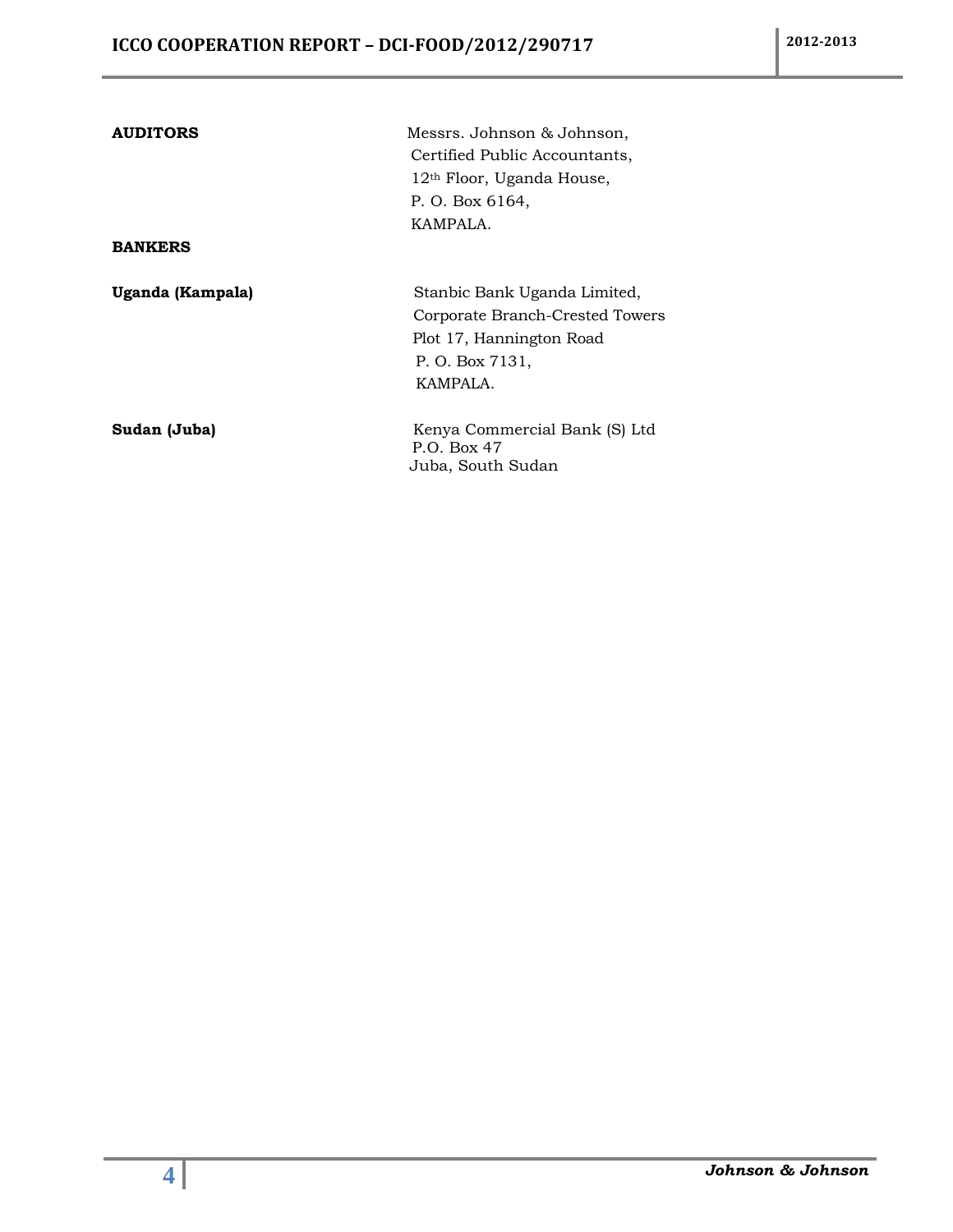

### **REPORT OF FACTUAL FINDINGS**

<span id="page-4-0"></span>The Chairman, *Executive Board,* Interchurch Organisation for Development Cooperation (ICCO) P.O.BOX 8190, 3503 RD Utreich, The Netherlands.

#### **Attn: Mr. Jaap Vermeulen, Interim Country Program Manager (South Sudan Country Office)**

18TH May 2013

Dear *Mr. Marinus Verweij*

In accordance with the terms of reference dated **30th April 2013** that you agreed with us, we provide our Report of Factual Findings ('the Report'), with respect to the accompanying Financial Report for the period covering **7th April 2012 — 6th April 2013** (Annex 1 of this Report). You requested certain procedures to be carried out in connection with your Financial Report and the European Union financed Grant Contract concerning; Increased Food Security and Sustainable Livelihoods for Poor and Marginalized Households in Western Bahr El Ghazal State, South Sudan, ( **DCI-FOOD/2012/290717**) the 'Grant Contract'.

#### **Objective**

Our engagement was expenditure verification, which is an engagement to perform certain agreedupon procedures with regard to the Financial Report for the Grant Contract between you and The Head Of EU Delegation to South Sudan, Ambassador Sven Kuhn Von Burgsdorfp the 'Contracting Authority'. The objective of this expenditure verification is for us to carry out certain procedures to which we have agreed and to submit to you a report of factual findings with regard to the procedures performed.

#### **Standards and Ethics**

Our engagement was undertaken in accordance with:

International Standard on Related Services **('ISRS') 4400** Engagements to perform Agreed-upon Procedures regarding Financial Information as promulgated by the International Federation of Accountants ('IFAC); the Code of Ethics for Professional Accountants issued by the IFAC. Although ISRS 4400 provides that independence is not a requirement for agreed-upon procedures engagements, the Contracting Authority requires that the auditor also complies with the independence requirements of the Code of Ethics for Professional Accountants;

#### **Procedures performed**

As requested, we have only performed the procedures listed in Annex 2A of the terms of reference for this engagement (see Annex 2 of this Report).

These procedures have been determined solely by the Contracting Authority and the procedures were performed solely to assist the Contracting Authority in evaluating whether the expenditure claimed by you in the accompanying Financial Report is eligible in accordance with the terms and conditions of the Grant Contract.

Because the procedures performed by us did not constitute either an audit or a review made in accordance with International Standards on Auditing or International Standards on Review Engagements, we do not express any assurance on the accompanying Financial Report.

Had we performed additional procedures or had we performed an audit or review of the financial statements of the Beneficiary in accordance with International Standards on Auditing, other matters might have come to our attention that would have been reported to you.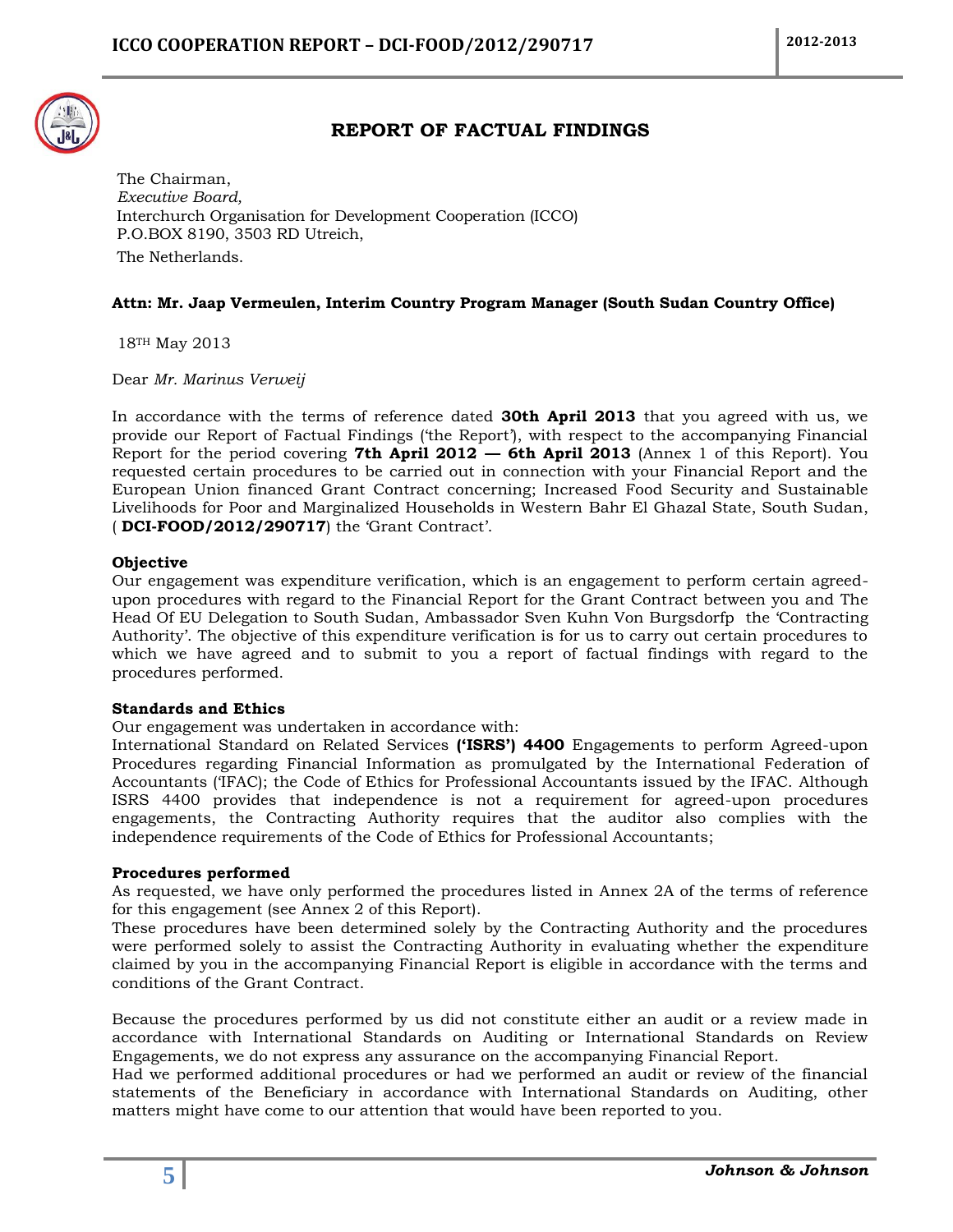#### **Sources of Information**

The Report sets out information provided to us by you in response to specific questions or as obtained and extracted from your accounts and records

#### **Factual Findings**

The total expenditure which is the subject of this expenditure verification amounts to **€ 298,692**. The Expenditure Coverage Ratio is **70.56%**. This ratio represents the total amount of expenditure verified by us, expressed as a percentage of the total expenditure which is the subject of this expenditure verification. The latter amount is equal to the total amount of expenditure reported by you in the Financial Report and claimed by you for deduction from the total sum of pre-financing under the Grant Contract as per your Payment Request of 6TH April 2013.

We report the details of our factual findings which result from the procedures that we performed in Chapter 2 of this Report.

#### **Use of this Report**

This Report is solely for the purpose set forth above under objective.

This report is prepared solely for your own confidential use and solely for the purpose of submission by you to the Contracting Authority in connection with the requirements as set out in Article 15 of the General Conditions of the Grant Contract. This report may not be relied upon by you for any other purpose, nor may it be distributed to any other parties.

The Contracting Authority is not a party to the agreement (the terms of reference) between you and us and therefore we do not owe or assume a duty of care to the Contracting Authority, who may rely upon this expenditure verification report at its own risk and discretion. The Contracting Authority can assess for itself the procedures and findings reported by us and draw its own conclusions from the factual findings reported by us.

The Contracting Authority may only disclose this Report to others who have regulatory rights of access to it, The European Anti-Fraud Office and the European Court of Auditors.

This Report relates only to the Financial Report specified above and does not extend to any of your financial statements.

We look forward to discussing our Report with you and would be pleased to provide any further information or assistance which may be required.

Yours sincerely,

Auditor's signature……………………………………………………….

Name of Auditor signing: Ulrich C. Johnson

Auditor's address: Johnson & Johnson Certified Public Accountants Uganda House 12th Floor, Plot 8-10 Kampala Road P.O BOX 6164 Kampala, Uganda Tel +256 414 235881 Fax +256 414 345532

Date of signature………………………………………………………………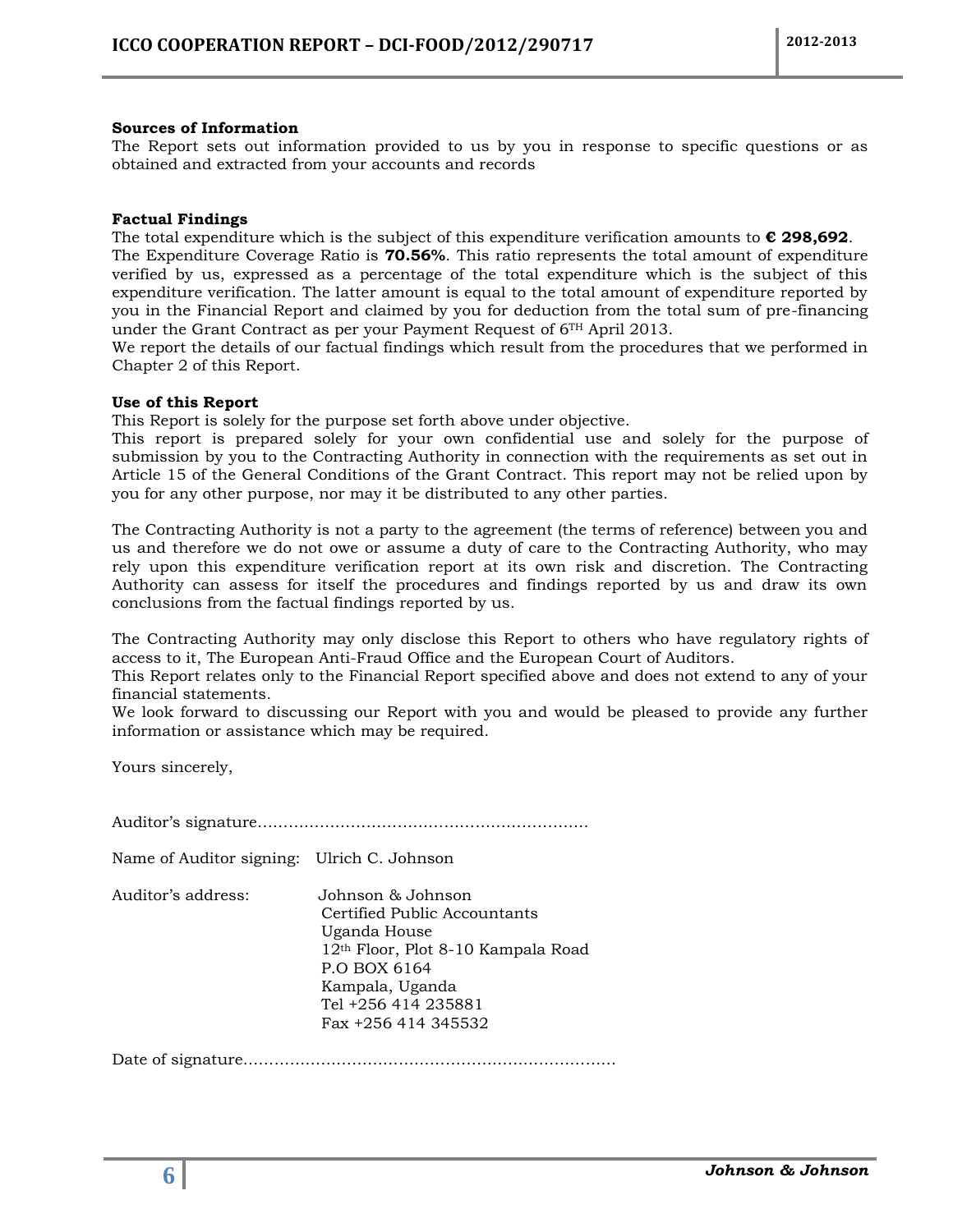#### <span id="page-6-0"></span>**1. INFORMATION ABOUT THE GRANT CONTRACT**

The Inter Church Organisation for Development Cooperation (ICCO) is a Non-Governmental Organisation which has its roots in the Dutch Protestant Christian churches. Founded in 1965, ICCO works in 44 countries in Africa, Asia, Latin America and Eastern Europe and have seven (7) regional offices spread around the world. The Global office is based in Utrecht, Netherlands. ICCO's mission is to work towards a world in which people live in dignity and prosperity, a world where poverty and injustice are no longer present.

The Organisation seeks to improve the living conditions for people of the areas in which they operate and partner with various National and International collaborations such as the European Union to pursue this objective.

In its drive to ensure that living conditions improve, ICCO together with local affiliated entities in South Sudan embark on a food security action called **Increased Food Security and Sustainable Livelihood for Poor and Marginalized Household in the Western Bahr El Ghazal State, South Sudan ( DCI-FOOD/2012/290717)** with the European Union it main funding partner.

In meeting this stated objective, ICCO and other international and local affiliated entities mainly, The Dorcas Aid International ( Netherlands), Christian Agenda for Development, Episcopal Church of Sudan Diocese Of Wau, Christian Action for Relief and Development, and the Catholic University Of South Sudan all ( South Sudan) had currently undertook a developmental stride to meet the stated objective above.

The project commenced on  $7<sup>th</sup>$  April 2012 with a time frame of 3 years ending  $6<sup>th</sup>$  April 2015.

The current project had been financed in four (4) stages based on the time-frame of thirty six (36) months of which the contracting authority shall contribute 88.89% of the total eligible cost on a total accepted cost of **€ 1,237,374**.

An initial instalment of  $\epsilon$  392,494 to be followed by two further instalments of  $\epsilon$  243,754 respectively and a final forecast instalment of  $\epsilon$  220,000 payments subject to Annex II of the general conditions within the project period.

With regards to the Grant Contract amount all cash disbursements to affiliated entities will be based on diversity and scope and mode of operations on timely basis on all signed payment requests to ensure the project meets its stated objectives within the said time-line of thirty six (36) months.

On inception of the Grant Contract, and up to the period under review the total cash disbursements of  $\epsilon$  392,492 had been made by the contracting authority and it has been utilised as follows; ICCO -  $\epsilon$  187,685; The Dorcas Aid International -  $\epsilon$  52,238; Christian Agenda for Development -  $\epsilon$  39,192 and Episcopal Church of Sudan Diocese Of Wau through Christian Action for Relief and Development -  $\epsilon$  40,245 totalling  $\epsilon$  319,360 which is 81% of the initial instalment.

As the project completes its first year, ICCO and its affiliated entities are ensuring that as much as possible, all time-lines are met and full capacity is achieved with reference to the Grant Contract aims and objectives for the people of the Western **Bahr El Ghazal State, South Sudan.**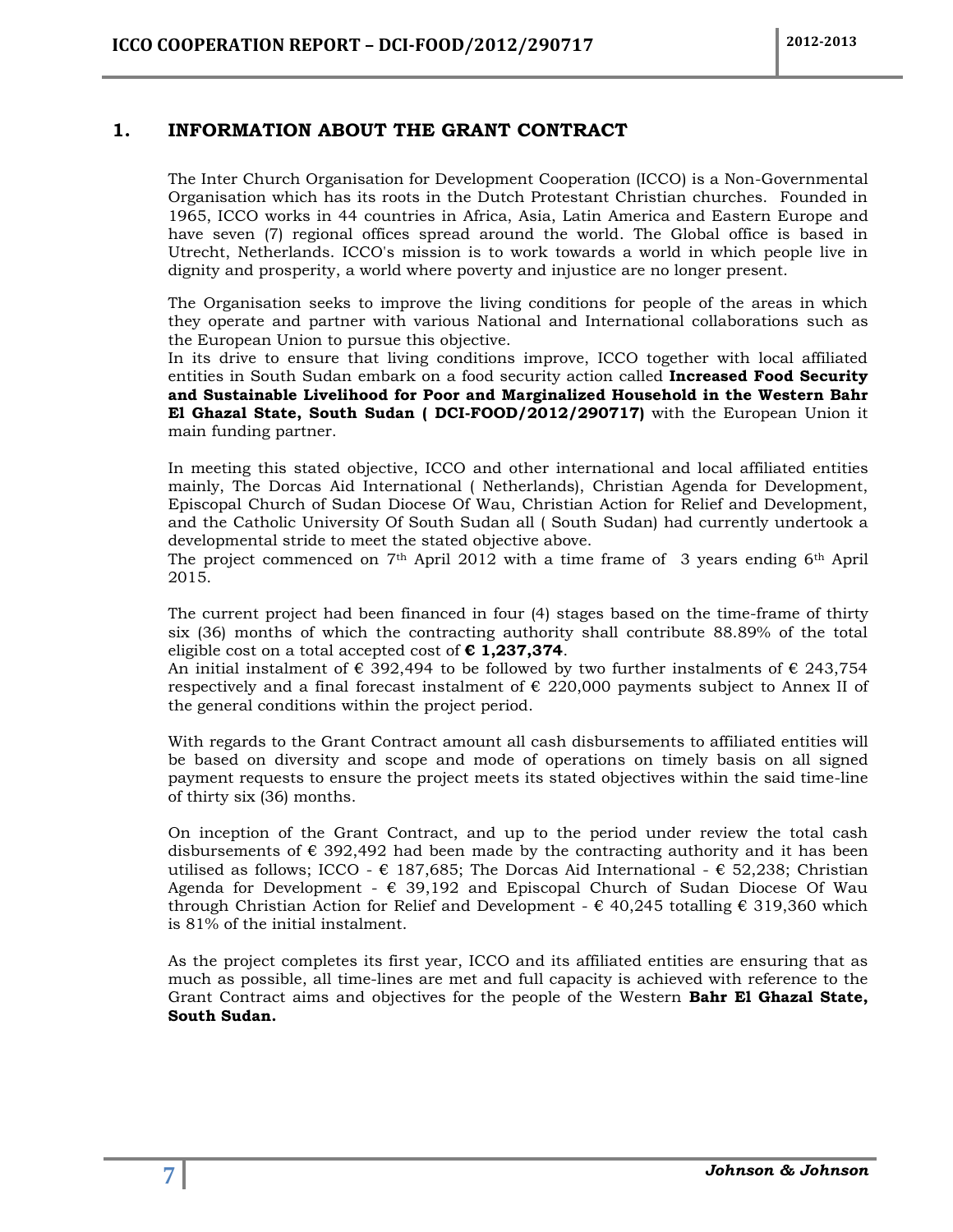### <span id="page-7-0"></span>**2. PROCEDURES PERFORMED AND FACTUAL FINDINGS**

We have performed the following specific procedures listed in Annex 2A of the terms of reference for the expenditure verification of the Grant Contract ('ToR'):

- 1. General procedures
- 2. Procedures to verify conformity of expenditure with the budget and analytical review
- 3. Procedures to verify selected expenditure

We have applied the rules for selection of expenditure and the principles and criteria for verification coverage as set out in Annex 2B (sections 3 and 4) of the ToR for this expenditure verification.

#### **DIFFICULTIES AND PROBLEM ENCOUNTERED**

*During the expenditure verification exercise, we encountered the following difficulties;*

*1. Key personnel (CAD) are not present for a clarification and detailed explanation of the overall systems operations. In this regards most of their duties were delegated to another staff to see the exercise forward.*

#### *Management Comments*

*We fully understand the dilemma you went through why verifying expenditures for this particular partner. We have also noted other capacity gaps that we will fill in the same regards; your observations are hence in order.*

*2. Third party verification on some expenditures tested was proven difficult due circumstances where receipts on cost will be unavailable due to the location and the parties concerned (e.g. Buying seeds from farmers etc.).A separate list of such activities with all references will be made available to you for your timely action.*

#### *Management Comments*

*We favor a separate list so that we can develop action plan on this as we progress with implementation of the action. This will ensure that by the time you conduct the final expenditure verification in Y3, these issues would have been addressed*

*3. Most payment vouchers were not stamped "paid" to cancel them out in order to avoid duplication and makes testing difficult, however verification of such will be provided to you directly in a separate list for you immediate action on all implementing partners.*

#### *Management Comments*

*We favor a separate list so that we can develop action plan on this as we progress with implementation of the action. This will ensure that by the time you conduct the final expenditure verification in Y3, these issues would have been addressed.*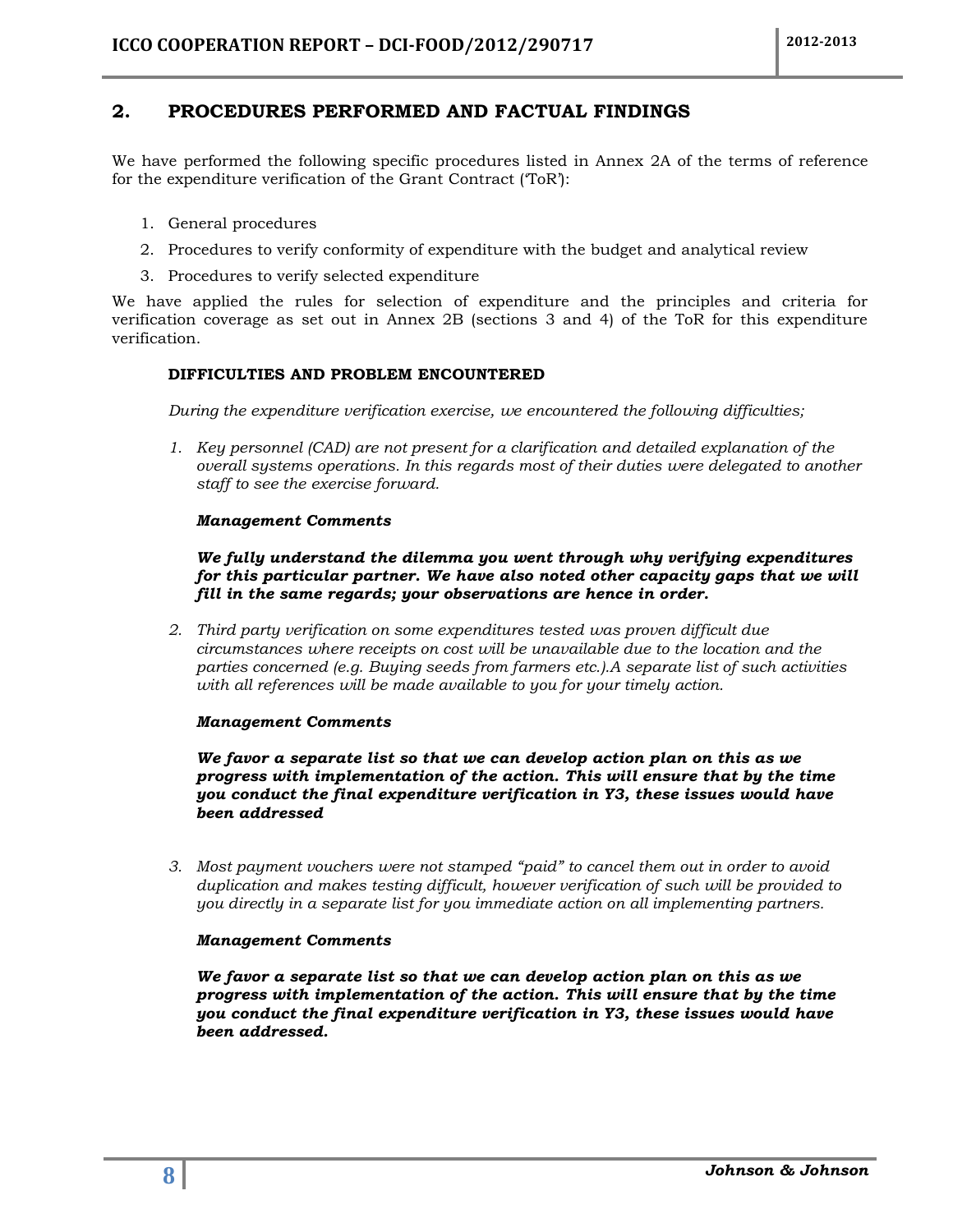The total expenditure verified by us amounts to **€ 210,771.20** and is summarised in the table below. The overall Expenditure Coverage Ratio is **70.56%.**

| <b>EXPENDITURE DESCRIPTION</b>                                     | <b>AMOUNT</b><br>REPORTED<br>TO DATE | <b>AMOUNT</b><br>VERIFIED | <b>ECR</b><br><b>COVERED</b><br>$\%$ |
|--------------------------------------------------------------------|--------------------------------------|---------------------------|--------------------------------------|
| Salaries - Local Staff                                             | 86,953                               | 30,533.43                 | 10.22                                |
| Salaries - Expatriate Staff                                        |                                      |                           |                                      |
| Per Diems - Mission Travel                                         | 2,554                                | 1,852.39                  | 0.62                                 |
| <b>International Travel</b>                                        | 2,163                                | 2,163.31                  | 0.72                                 |
| Local Transportation                                               | 4,928                                | 3,926.64                  | 1.31                                 |
| Purchase or Rent of Vehicles & Motorcycles                         | 57,441                               | 57,441.26                 | 19.23                                |
| Furniture, Computer Equipment                                      | 11,311                               | 10,539.26                 | 3.53                                 |
| Machines Tools                                                     |                                      |                           |                                      |
| Spare parts / Equipment's for Machines & Tools                     |                                      |                           |                                      |
| Others, (Helmet First Aid etc.)                                    | 4,372                                | 3,022.87                  | 1.01                                 |
| Vehicle Cost                                                       | 8,700                                | 5,699.56                  | 1.91                                 |
| Office Rent                                                        | 4,152                                | 3,337.42                  | 1.12                                 |
| Consumables - Office Supplies                                      | 4,128                                | 3,496.98                  | 1.17                                 |
| Other Services (Tel, Electricity Etc.)                             | 9,787                                | 6,070.96                  | 2.03                                 |
| Publications                                                       |                                      |                           |                                      |
| Studies, Research                                                  |                                      |                           |                                      |
| <b>Expenditure Verification</b>                                    |                                      |                           |                                      |
| <b>Evaluation Costs</b>                                            |                                      |                           |                                      |
| Translation, Interpreters                                          | 1,034                                |                           | 0                                    |
| Cost Of Conferences & Seminars                                     |                                      |                           |                                      |
| Visibility Actions                                                 | 3,448                                | 2,735.86                  | 0.92                                 |
| Project Facilitation Committee                                     |                                      |                           |                                      |
| Inception Phase                                                    | 32,318                               | 19,513.63                 | 6.53                                 |
| Activities Under Result 1 (Improved Production)                    | 13,607                               | 13,342.54                 | 4.47                                 |
| Activities Under Result 2 (Diversification)                        | 34,097                               | 32,812.62                 | 10.98                                |
| Activities Under Result 3 (Marketing)<br>Activities Under Result 4 | 401                                  | 400.75                    | 0.13                                 |
| Capacity Building)                                                 | 17,298                               | 13,881.73                 | 4.65                                 |
| <b>TOTAL</b>                                                       | 298,692                              | 210,771.20                | 70.56                                |

We have verified the selected expenditure as shown in the above summary table and we have carried out, for each expenditure item selected, the verification procedures specified in paragraph 3.1 to 3.7 of Annex 2A of the ToR for this expenditure verification. We report our factual findings resulting from these procedures below: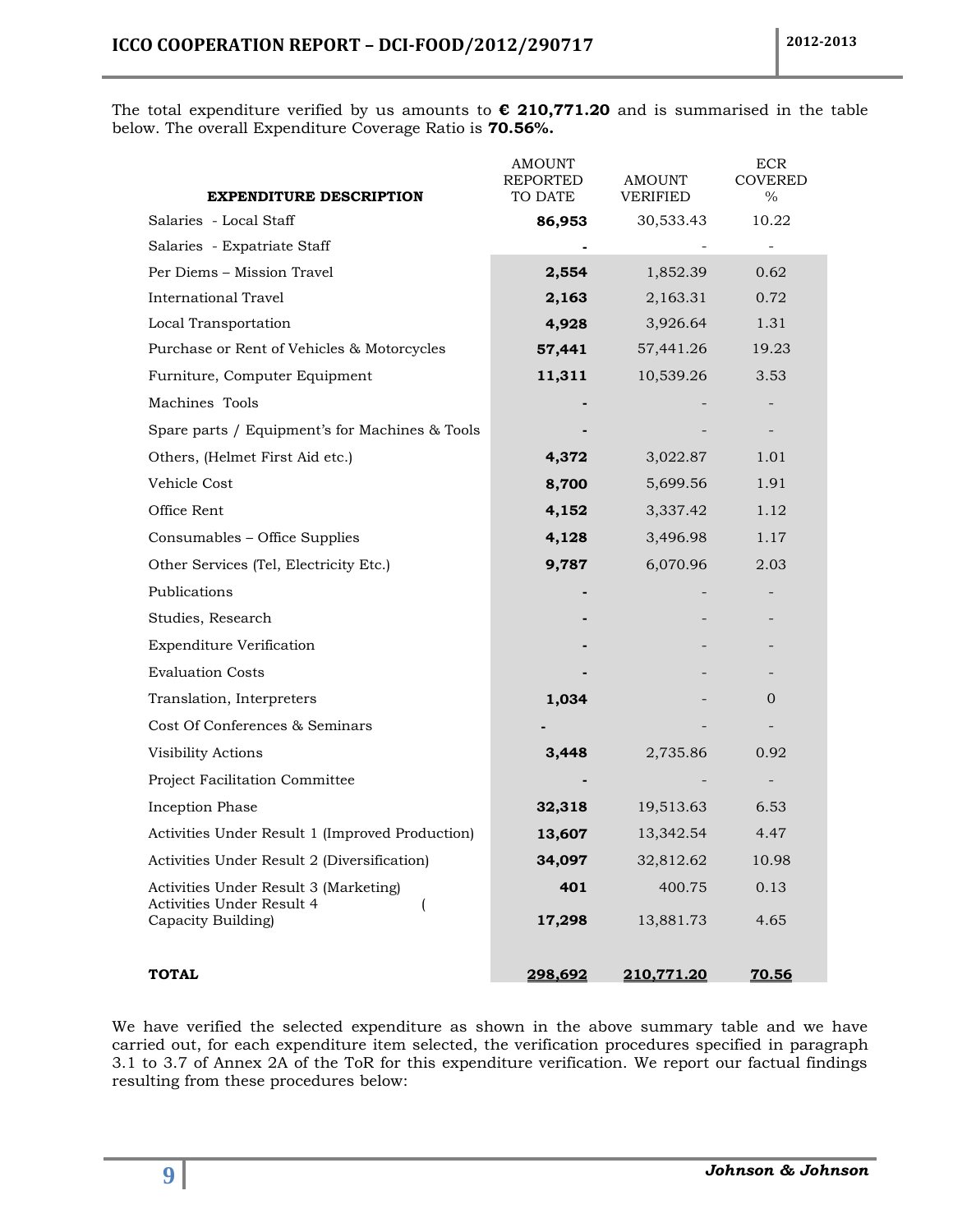#### <span id="page-9-0"></span>**2.1 GENERAL PROCEDURES**

#### <span id="page-9-1"></span>**2**.1**.1** TERMS AND CONDITIONS OF THE GRANT CONTRACT

We have obtained an understanding of the terms and conditions of this Grant Contract in accordance with the guidelines in Annex 2B (section 2) of the ToR.

#### *FACTUAL FINDINGS:*

- Obtain an understanding of the terms and conditions of the Grant Contract by reviewing the Grant Contract and its annexes and other relevant information, and by inquiry of the Coordinator;

#### *We have obtained the completed terms of reference and have clearly understood the conditions set in the Grant Contract and its annexes that follow.*

- Obtain a copy of the original Grant Contract (signed by the Co-ordinator/ Beneficiary (ies) and the Contracting Authority) with its annexes;

#### *We have obtained the completed and signed copy of the Grant Contract signed by the Coordinator/ beneficiary (ies) having clearly understood its annexes that follow.*

- Obtain and review the Report (which includes a narrative and a financial section) as per Article 2.1 of the General Conditions;

#### *We have obtained and reviewed the complete financial and narrative report for the action.*

- Verify whether the Grant Contract is mono or multi-beneficiary (see Grant Contract introduction part; in case of a multi-beneficiary grant the term 'Coordinator' is used);

#### *We have verified that the Grant Contract is multi- beneficiary.*

- Verify whether there is (are) an affiliated entity (ies) to any of the Beneficiary (ies) (see Article 7.1 of the Special Conditions).

#### *We can verify that there are affiliated entities to the beneficiaries.*

#### *ERRORS AND EXCEPTIONS*

**There were no errors and exception found.**

*Management Comments*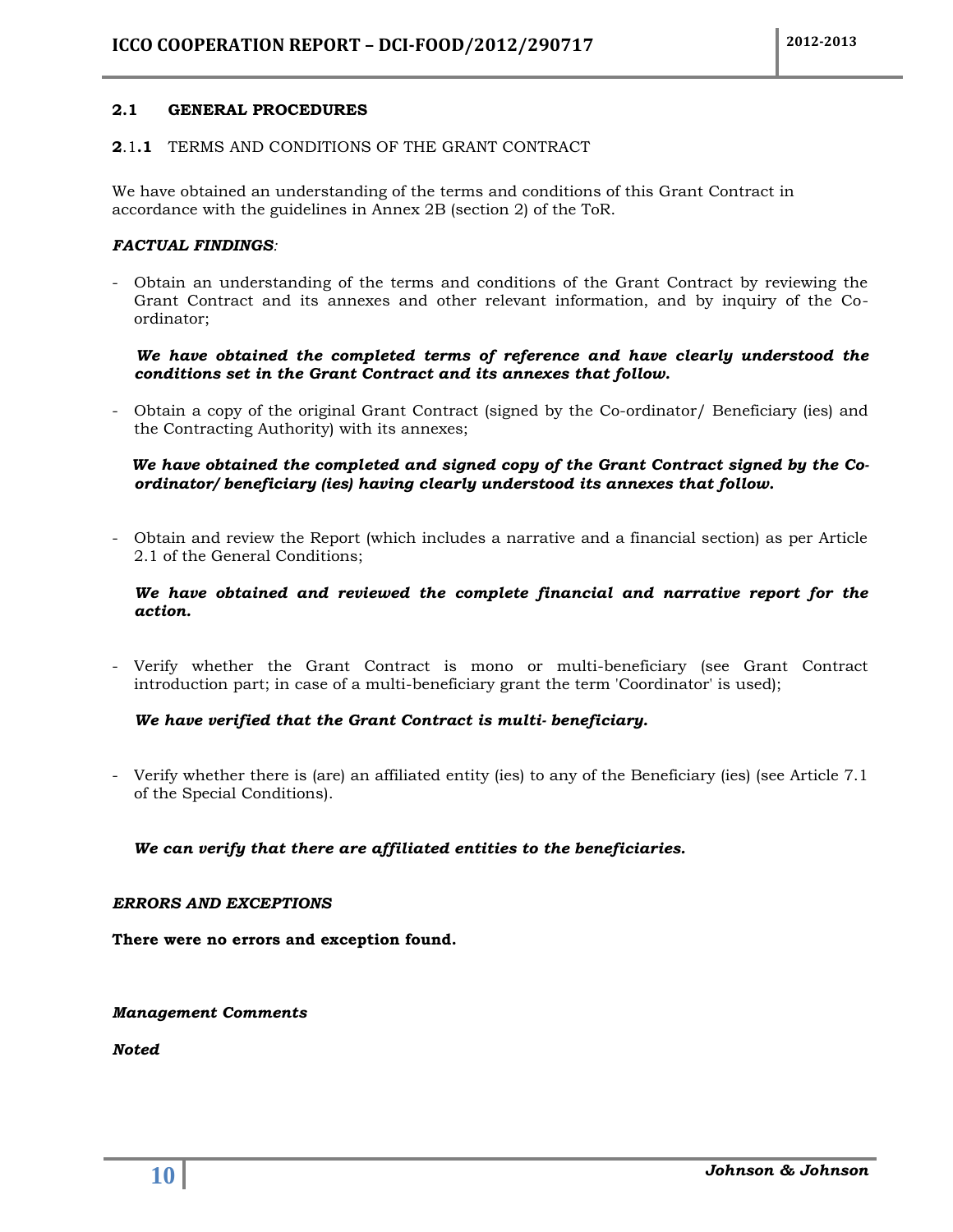#### <span id="page-10-0"></span>2.1**.**2 FINANCIAL REPORT FOR THE GRANT CONTRACT

#### *FACTUAL FINDINGS*

– The Financial Report must conform to the model in Annex VI of the Grant Contract;

#### *Our review and examination confirm that the financial report conforms to annex VI of the Grant Contract.*

– The Financial Report should cover the eligible costs of the Action as a whole, regardless of which part of it is financed by the Contracting Authority;

#### *Our review and examination confirms that all expenditure verified are eligible cost of the action in the financial report for the period under review.*

– The Financial Report should be drawn up in the language of the Grant Contract;

#### *We have verified that the financial report is drawn in the languange of the Grant Contract.*

– The proof of the transfers of ownership of equipment, vehicles and supplies for which the purchase cost was more than **€ 5 000** per item (Article 7.5 of the General Conditions of the Grant Contract) as well as the respective certificates of origin (Annex IV of the Grant Contract) should be annexed to the final Financial Report.

*.Our review and examination confirms that all expenditures over € 5,000 as noted in sub heading 3.1 had all necessary certificate of origin and all transfers had been made as appropriate and reported in the financial report for the period under review.*

#### **ERRORS AND EXCEPTIONS**

 **There were no errors and exception found.**

#### *Management Comments*

#### *Noted*

#### <span id="page-10-1"></span>2.1.3 RULES FOR ACCOUNTING AND RECORD KEEPING

#### *FACTUAL FINDINGS*

– The Auditor examines — when performing the procedures listed in this Annex — whether the Beneficiary(ies) have complied with the following rules for accounting and record keeping of Article 16 of the General Conditions the Grant Contract:

*Our examination revealed that the beneficiaries of all expenditures verified in the financial report and that all accounting and record keeping of the transactions are recorded correctly and Generally Accepted Accounting Principles had been used for the period under review.*

– The accounts kept by the Beneficiary(ies) for the implementation of the Action must be accurate and up-to-date;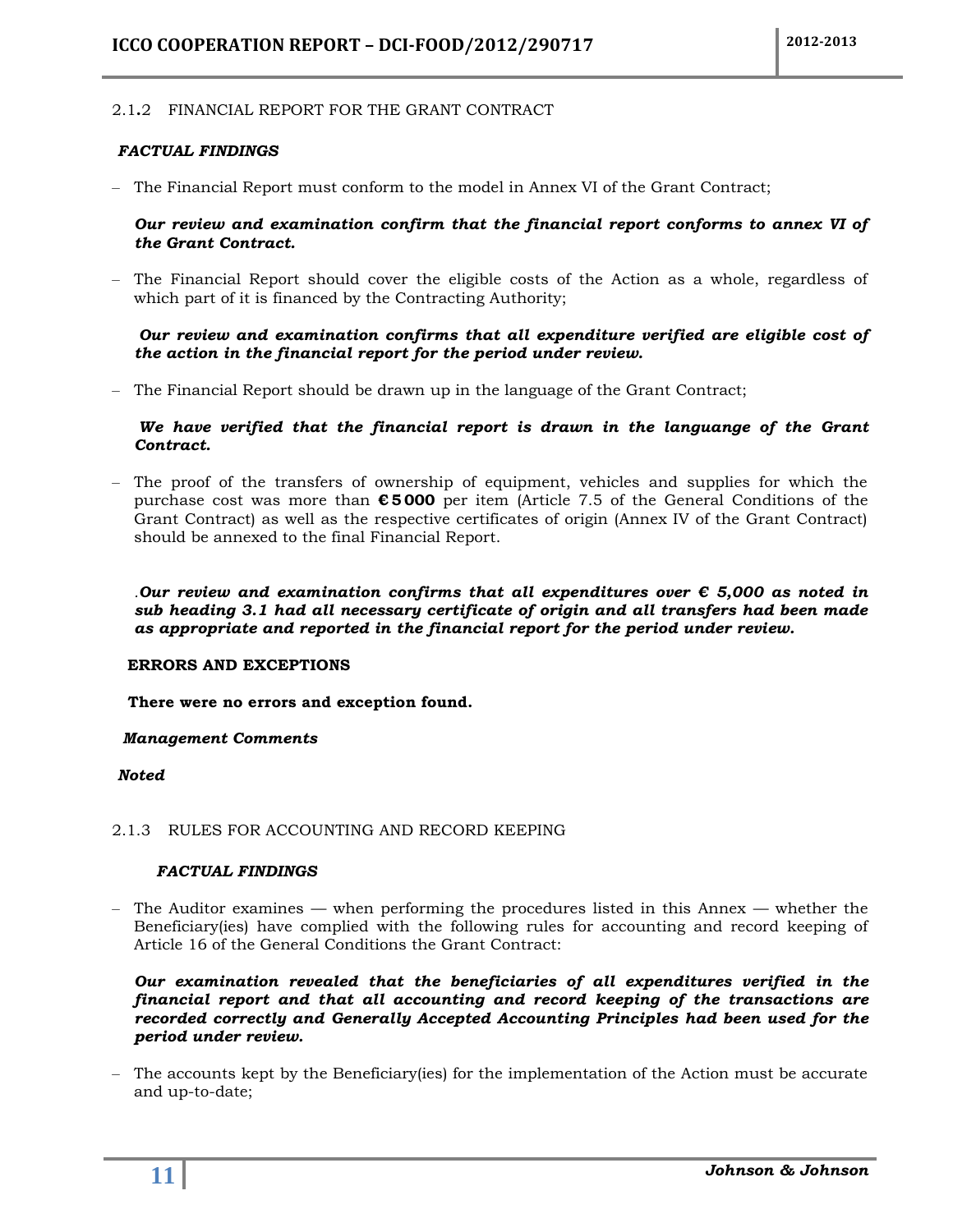*Our examination revealed that all the beneficiaries accounts are up to date as noted in their bank statements for the Grant Contract with proper accounting for the period under review.*

– The Beneficiary(ies) must have a double-entry book-keeping system;

*Our examination revealed that all the beneficiaries accounts are within the frame-work of the double entry system of accounts as reflected and shown on all cash books for the period under review.*

– The accounts and expenditure relating to the Action must be easily identifiable and verifiable;

*Our examination revealed that all the beneficiaries accounts both in the financial report and budget are easily identifiable and can be easily verifed in the period under review.*

#### **ERRORS AND EXCEPTIONS**

**There were no errors and exception found.**

#### *Management Comments*

*Noted*

#### <span id="page-11-0"></span>2.1.4 RECONCILING THE FINANCIAL REPORT TO THE BENEFICIARY'S ACCOUNTING SYSTEM AND RECORDS

#### *FATUAL FINDINGS:*

The Auditor reconciles the information in the Financial Report to the Beneficiary(ies)'s accounting system and records (e.g. trial balance, general ledger accounts, sub ledgers etc.).

*Our examination revealed that all the beneficiary accounts both in the consolidated financial report had been reconciled with the general ledger and on all individual beneficiaries general ledger for the Grant Contract for the period under review.*

#### **ERRORS AND EXCEPTIONS:**

 **There were no errors and exception found.**

 *Management Comments*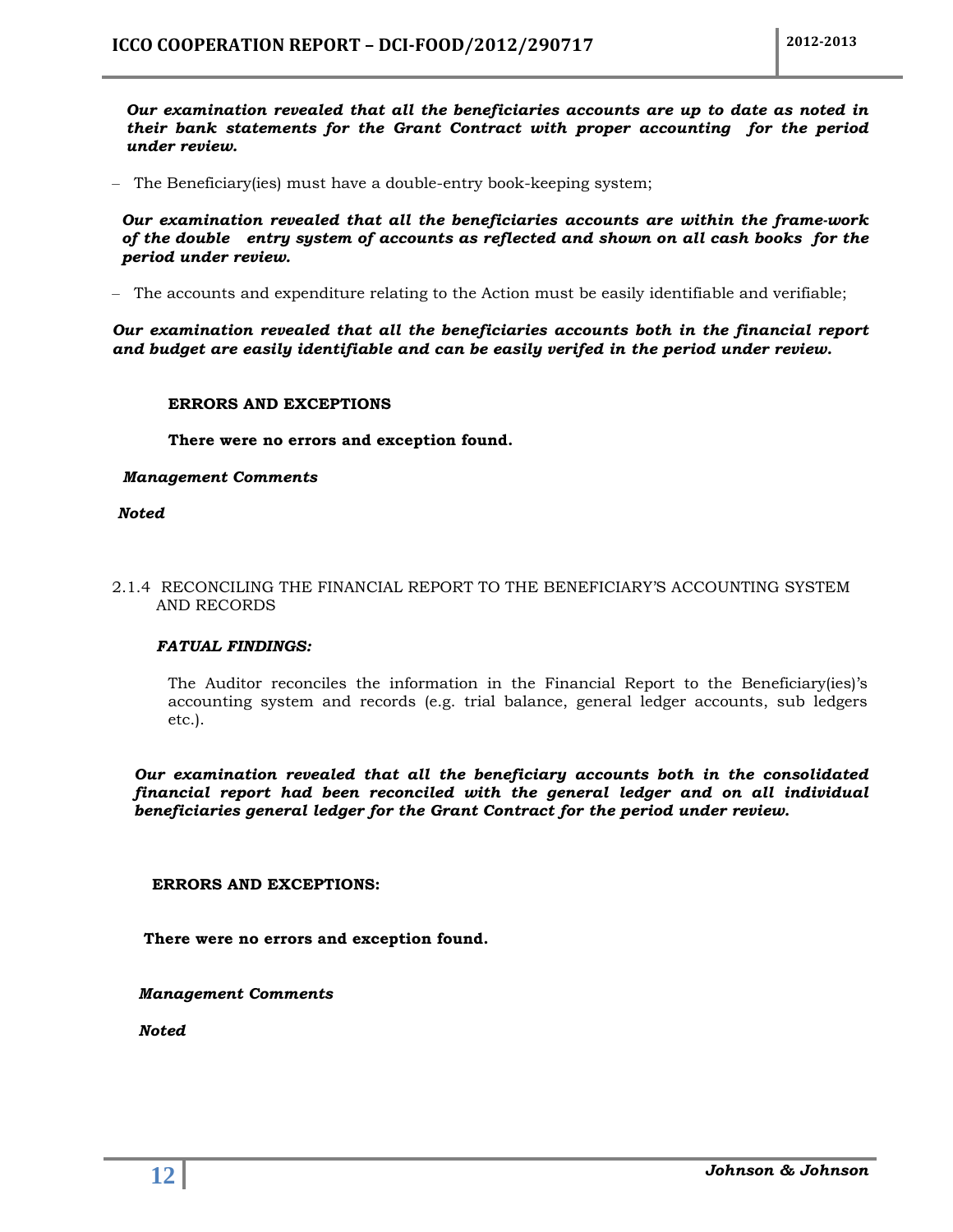#### <span id="page-12-0"></span>2.1.5 EXCHANGE RATES

#### *FACTUAL FINDINGS:*

*We noted the difference in foreign exchange conversion from the financial report with reference to the monthly InforEuro as per Article 15.9 on the General Conditions. However exchange rate provided in the final financial report was as a result of quarterly average* 

*rate by the beneficiary with reference to their source provided by the EU. Below is a table of exchange rate on a monthly basis as compared to the financial report:*

| EXCHANGE RATE RECOMPUTATION – SOUTHERN SUDAN POUND TO EURO |                                                             |                                                 |                                                  |                               |                                             |
|------------------------------------------------------------|-------------------------------------------------------------|-------------------------------------------------|--------------------------------------------------|-------------------------------|---------------------------------------------|
| Month                                                      | <b>Ouarterly</b><br><b>Exchange</b><br><b>Rate Reported</b> | Monthly<br><b>Exchange</b><br>Rate<br>InforEuro | Difference in<br>Rates                           | Monthly<br><b>Transaction</b> | <b>Effect</b> in<br><b>Exchange</b><br>Rate |
| <b>July - 2012</b>                                         | 0.235694833                                                 | 0.158029811                                     | 0.077665022                                      | 19,943.00                     | 1,548.87                                    |
| <b>August - 2012</b>                                       | 0.235694833                                                 | 0.161052640                                     | 0.074642193                                      | 17,811.00                     | 1,329.45                                    |
| September -2012                                            | 0.235694833                                                 | 0.270235213                                     | $-0.03454038$                                    | 50,151.00                     | (1,732.23)                                  |
| October -2012                                              | 0.261902000                                                 | 0.263308258                                     | $-0.001406258$                                   | 22,911.00                     | (32.22)                                     |
| November -2012                                             | 0.261902000                                                 | 0.261520638                                     | 0.000381362                                      | 54,743.00                     | 20.88                                       |
| December -2012                                             | 0.261902000                                                 | 0.260876598                                     | 0.001025402                                      | 36,990.11                     | 37.93                                       |
| January - 2013                                             | 0.255433000                                                 | 0.257136172                                     | $-0.001703172$                                   | 80,514.60                     | (137.13)                                    |
| February - 2013                                            | 0.255433000                                                 | 0.250337956                                     | 0.005095044                                      | 94,909.40                     | 483.57                                      |
| <b>March - 2013</b>                                        | 0.255433000                                                 | 0.258824626                                     | $-0.003391626$                                   | 50,151.00                     | (170)                                       |
|                                                            |                                                             |                                                 |                                                  |                               | 1,349.12                                    |
|                                                            |                                                             |                                                 | <b>EXCHANGE RATE RECOMPUTATION - USD TO EURO</b> |                               |                                             |
| <b>July - 2012</b>                                         | 0.788739833                                                 | 0.805282654                                     | $-0.016542821$                                   | 8,394                         | (138.87)                                    |
| <b>August - 2012</b>                                       | 0.788739833                                                 | 0.816593173                                     | $-0.027853340$                                   | 10,507                        | (292.66)                                    |
| September -2012                                            | 0.788739833                                                 | 0.797193878                                     | $-0.003198947$                                   | 13,640                        | (115.32)                                    |
| October -2012                                              | 0.772610333                                                 | 0.776759360                                     | $-0.004149027$                                   | 10,485                        | (43.50)                                     |
| November -2012                                             | 0.772610333                                                 | 0.771485882                                     | 0.001124451                                      | 69,345                        | 77.98                                       |
| December -2012                                             | 0.772610333                                                 | 0.769585963                                     | 0.003024370                                      | 32,898                        | 99.50                                       |
| <b>January - 2013</b>                                      | 0.753528333                                                 | 0.758552681                                     | $-0.005024348$                                   | 4,472                         | (22.47)                                     |
| February - 2013                                            | 0.753528333                                                 | 0.738497895                                     | 0.015030438                                      | 4,586                         | 68.93                                       |
| <b>March - 2013</b>                                        | 0.753528333                                                 | 0.763533634                                     | $-0.010005301$                                   | 9,701                         | (97.06)                                     |
|                                                            |                                                             |                                                 |                                                  |                               | 1463.47                                     |

#### **ERRORS AND EXCEPTIONS**

From the computation above we can verify that the net effect of these exchange rates as reported had been **€ 885.65** this can represent an overstatement of the expenditure overall.

#### *Management Comments*

*Our response on exchange rates see below stands and it's fine with us if the report is signed off with these included. We expect the Delegation to give their direction moving forward. The interpretation of the application of exchange rates is an area that is not very clear and I have seen delegations accepting either the use of the monthly rates for individual transactions or the use of average monthly rates as published by them in the EU website for a particular reporting period. The differences between these should be very immaterial. We will wait for their direction of the EU Delegation to South Sudan.*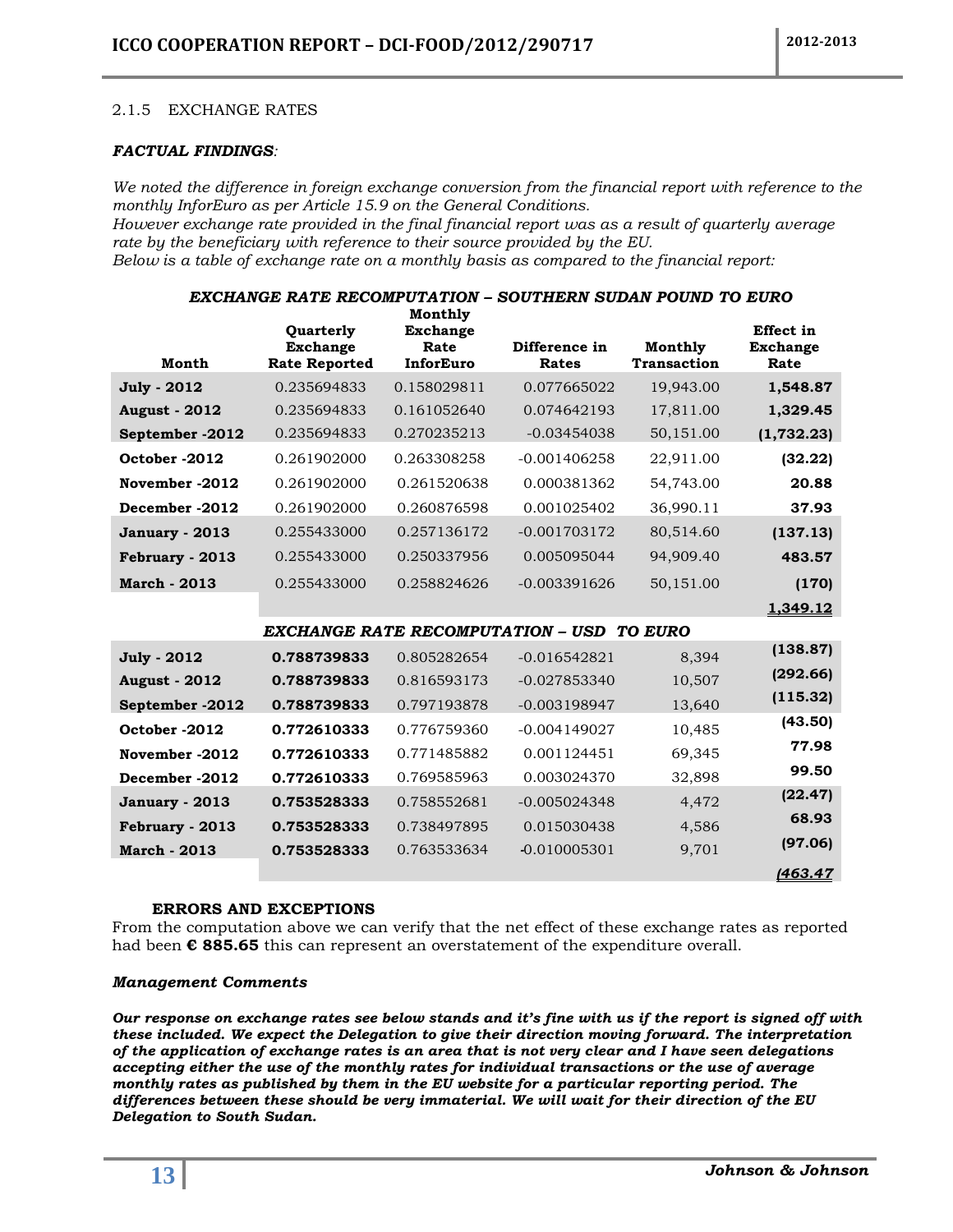*The above observation is not correct. The rates used were those provided by EU through their website ïnforeuro". There seems to be a misinterpretation of the application of this rate on the report. Since we were reporting to the EU on a quarterly basis, the rate applied was the average monthly rate that prevailed in those reporting periods and the same was used by all the consortium partners. This means that we have rates for Q1&2 (April-September 2012), Q3 (October–December 2012) and Q4 (January – March 2013). The monthly rates used were as published by EU on inforeuro website These are shown below:*

#### <span id="page-13-0"></span>2.1.6 SIMPLIFIED COST OPTIONS

#### *FACTUAL FINDINGS*

- The Auditor verifies with **Annex III of the Grant Contract** i.e. **Budget for the Action**  whether the Beneficiary(ies) have applied for the application of simplified costs i.e. for the application of any or a combination of unit costs, lump sums and flat-rate financing. Eligible costs for the Action may be based on any or a combination of actual costs incurred, unit costs, lump sums and flat-rate financing. Simplified cost options can apply to one or more of the direct cost headings of the Budget for the Action and Financial Report (i.e. cost headings 1 to 6), or to sub-cost headings or to specific cost items within these cost headings.

*Our examinations revealed that according to Annex III Grant Contract the Coordinator/ beneficiary had applied for simplified cost option on all heading headings and subheading on all eligible costs during financing application.*

The Auditor obtains an understanding of the conditions set out in:

#### **Article 2.1.c) of the General Conditions**.

This Article stipulates that in case of simplified cost options the Report for the Action (narrative and financial) shall provide the qualitative and quantitative information needed to demonstrate the fulfilment of the conditions for reimbursement established in the Special Conditions;

*Our examinations revealed that on the basis of the financial report provided, all verified eligible costs as set out the Article 2.1c been proven by the Co-ordinator/ beneficiary on both qualitative and quantitative attributes during the expenditure verification exercise and they met the criteria during implementation of the action and had demonstrated all fullfilments for reimbursement for the period under review.*

#### **ERRORS AND EXCEPTIONS**

 **There were no errors and exception found.**

 *Management Comments*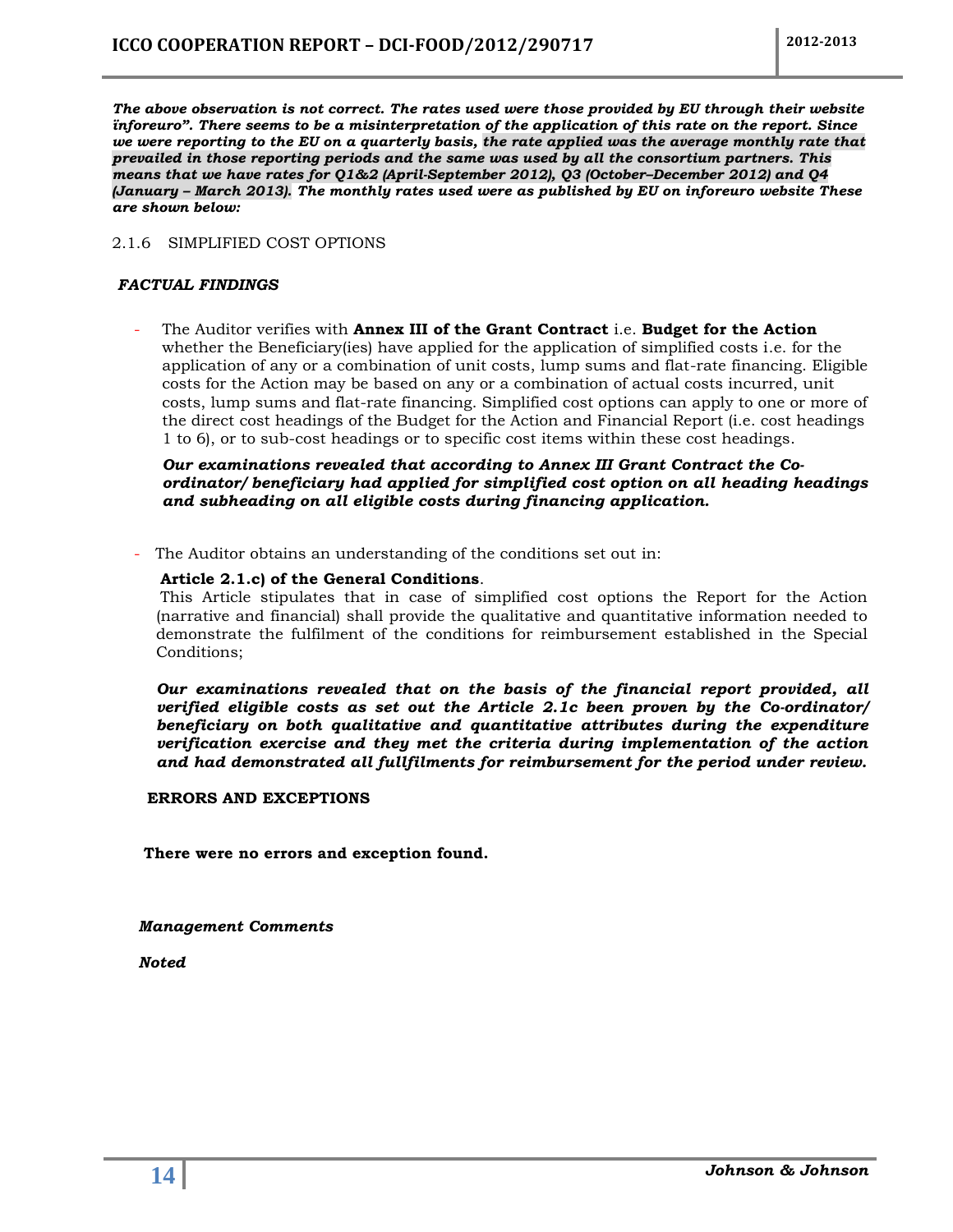#### <span id="page-14-0"></span>**2.2 PROCEDURES TO VERIFY CONFORMITY OF EXPENDITURE WITH THE BUDGET AND ANALYTICAL REVIEW**

#### <span id="page-14-1"></span>2.2.1 BUDGET OF THE GRANT CONTRACT

#### *FACTUAL FINDINGS*

The Auditor carries out an analytical review of the expenditure headings in the Financial Report.

#### *Our examination revealed that there were no deviations in the expenditure headings of the budget in financial report for the period under review.*

The Auditor verifies that the budget in the Financial Report corresponds with the budget of the Grant Contract (authenticity and authorisation of the initial budget) and that the expenditure incurred was indicated in the budget of the Grant Contract.

#### **ERRORS AND EXCEPTIONS**

#### **There were no errors and exception found.**

#### *Management Comments*

*Noted*

#### <span id="page-14-2"></span>2.2.2 AMENDMENTS TO THE BUDGET OF THE GRANT CONTRACT

#### *FACTUAL FINDINGS*

The Auditor verifies whether there have been amendments to the budget of the Grant Contract. Where this is the case the Auditor verifies that the Coordinator has:

*Our examination revealed that there were no budget amendments to the Grant Contract for the period under review.*

#### **ERRORS AND EXCEPTIONS**

**There were no errors and exception found.**

*Management Comments*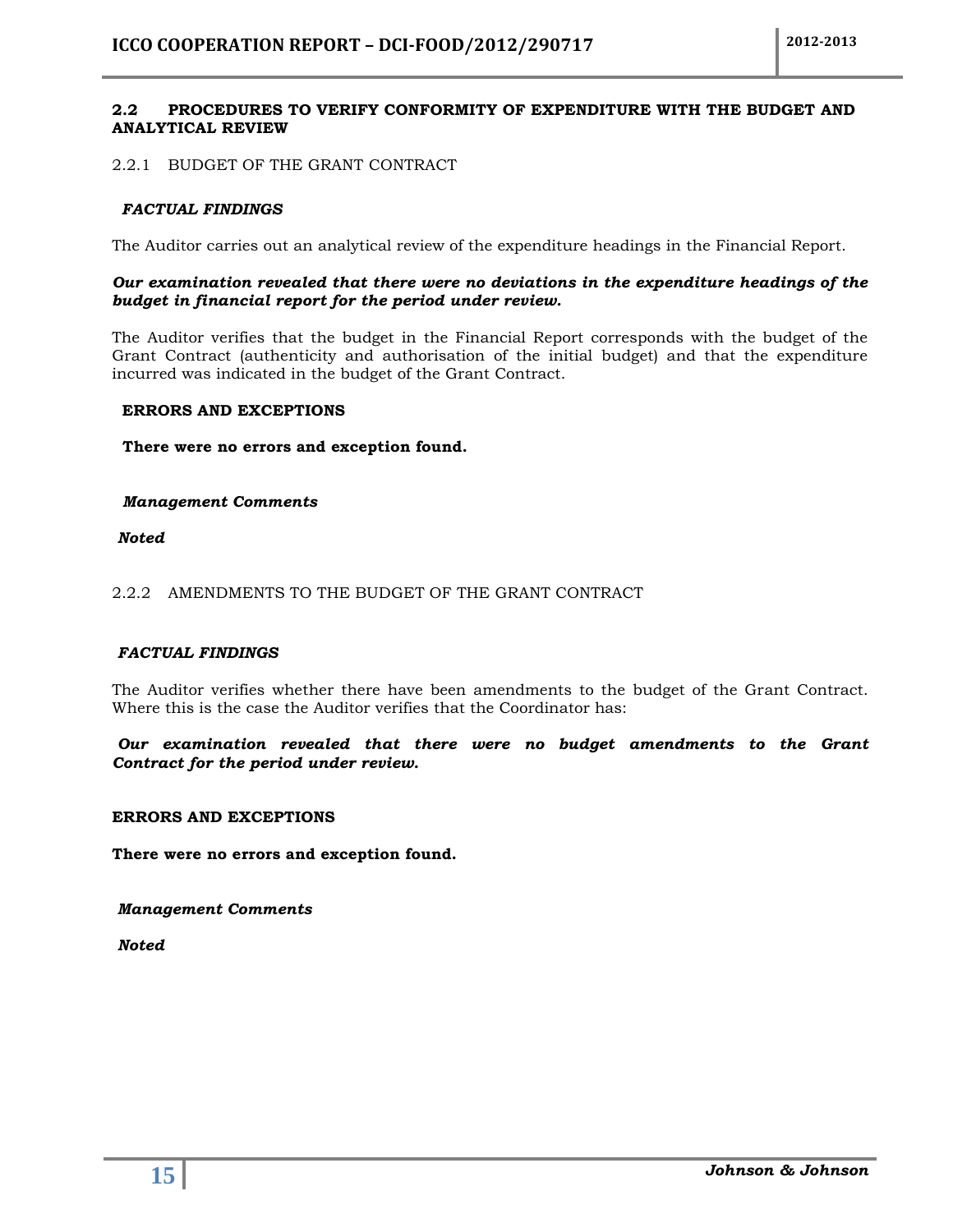#### <span id="page-15-0"></span>**3.1 PROCEDURES TO VERIFY SELECTED EXPENDITURE**

We have reported further below all the exceptions resulting from the verification procedures specified at point 3.1–3.7 of Annex 2A of the ToR for this expenditure verification insofar as these procedures applied to the selected expenditure item.

We have quantified the amount of the verification exceptions found and the potential impact on the EU contribution, should the Commission declare the expenditure item(s) concerned ineligible (where applicable taking into account the percentage of funding of the Commission and the impact on indirect expenditure (e.g. administrative costs, overheads)). We have reported all the exceptions found, including the ones for which we cannot quantify the amount or the potential impact on the EU contribution.

#### <span id="page-15-1"></span>3.1.1 ELIGIBILITY OF COSTS

We have verified, for each expenditure item selected, the eligibility criteria set out at procedure 3.1 in Annex 2A of the ToR for this expenditure verification.

#### *FACTUAL FINDINGS*

#### *(1) Actual costs incurred (Article 14.1)*

The Auditor verifies that the actual expenditure for a selected item was incurred by and pertains to the Beneficiary(ies) or its (their) affiliated entity(ies).

*Our examination revealed that ALL actual expenditures incurred that were verified are eligible with reference to the budget and in the financial report for the period under review.*

#### **ERRORS AND EXCEPTIONS There were no errors and exception found.**

#### *Management Comments*

#### *Noted*

#### *(2) Simplified cost options (Article 14.3 – 14.5)*

*-* Which options (i.e. unit costs, lump sums or flat-rate financing) apply and to which (sub) costheadings and/or cost items (Annex III (Budget for the Action) of the Grant Contract);

*Our examination revealed that in terms of Human Resources cost which is heading 1, the option used to determine salaries is the rate per "month" basis also used on subheading 3.2 for category 3.2.7 internet stick, an option of "item" as was agreed in the Grant Contract, Annex III and also been reported in the financial report for the period under review.*

- Which amount(s) or percentage rate(s) have been contractually agreed (Annex III (Budget of the Action) of the Grant Contract);

*Our examination revealed that as was agreed in the Grant Contract and in Annex*  III, the Contracting Authority will meet 88% of the overall Grant Contract and *initial contribution of € 392,492 will be provided as initial instalment to meet the eligible cost as stipulated in annex III to the Grant Contract which had been met and also has been reported in the financial report for the period under review.*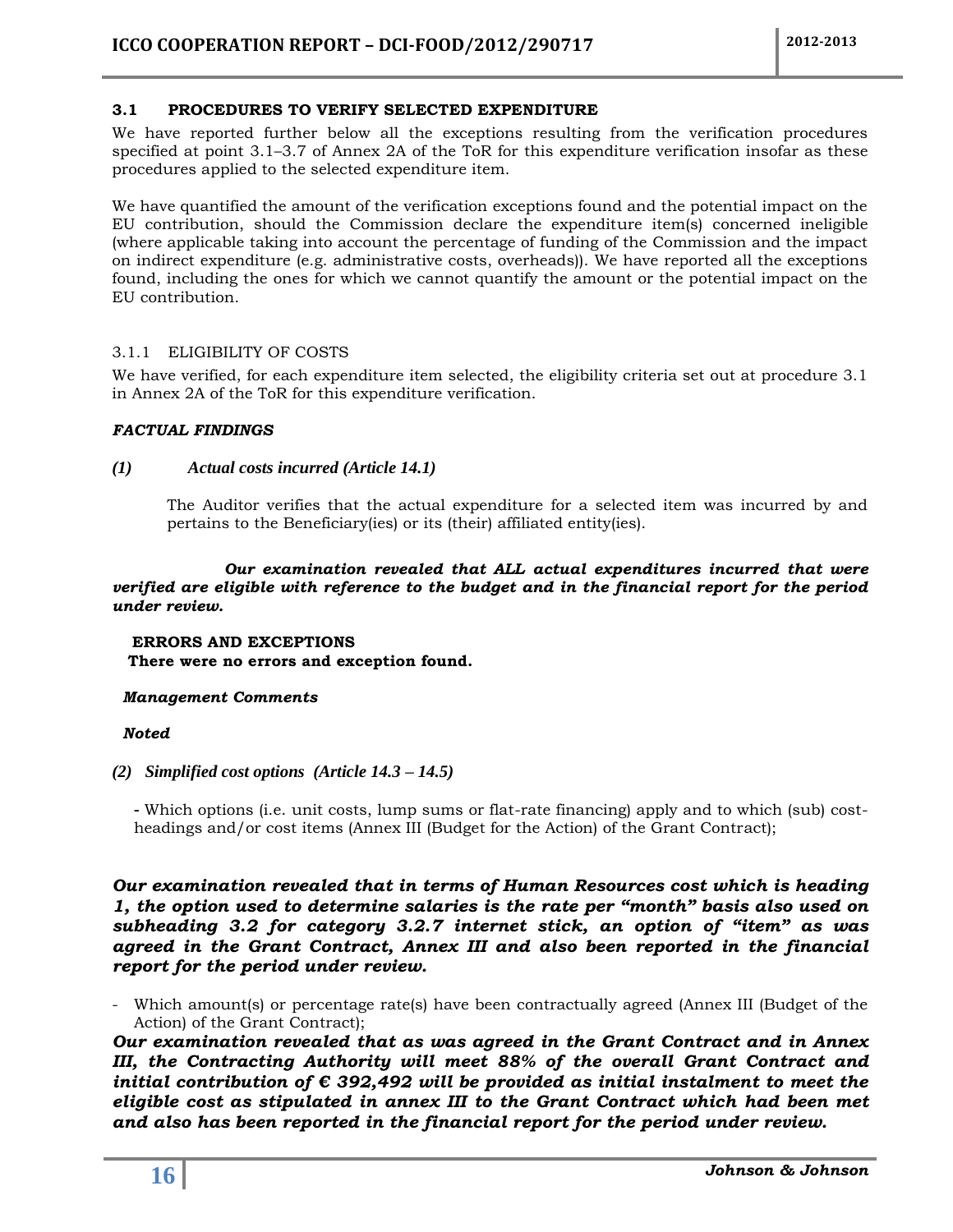Which quantitative and/or qualitative information was used to determine and justify the declared costs (e.g. number of staff, number of items purchased; type of costs and activities financed by a lump sum $]$ <sup>1</sup>;

*Our examination revealed that the Co-ordinator/ beneficiary(ies) and its affiliated entities, in terms of Human Resources cost, which is heading 1; the options used to determine salaries is the rate per "month" i.e. Total amount reported are quantitative of total number of staff multiplied by number of months.*

*Also the purchase of vehicle in sub heading 3.1 to bring it to its present location as it attracts a lump sum amount at the time of purchase basis also used on subheading 3.2 for category 3.2.7 internet stick, an option of "item" being no. of items bought to total amount reported as was agreed in the Grant Contract Annex III and also been reported in the financial report for the period under review.*

- Whether the maximum amounts of simplified cost options for each beneficiary (this includes if applicable simplified cost options of its affiliated entity(ies)) are not exceeded, in accordance with the conditions established in the Contract;

#### *Our examination revealed that all the proportions of simplified cost for all eligible costs as was established in the Grant Contract were not exceeded as was reported for period under review.*

- The plausibility (i.e. necessity, reasonableness, reality) of the quantitative and qualitative information related to the declared costs;

#### *Our examination revealed with all plausibility that all verified declared can be justified as was reported for period under review.*

- That the costs covered by lump sums, unit costs or flat-rate financing are not included (no double funding) in other direct costs (cost headings  $1 - 6$ ), either actual or under simplified cost options;

#### *Our examination revealed will all direct eligible cost that were verified do not include double funding and can be justified as was reported in the financial report and Annex III of the Grant Contact for period under review.*

- That the total costs stated in the Financial Report have been correctly determined;

*Our examination revealed that the total cost as was reported in the financial reported had been correctly determined after a re-computation exercise was carried out.*

#### **ERRORS AND EXCEPTIONS**

*The only exception to the cost declared is that of forex conversion rate used as was reported earlier and the understatement of Journal voucher nr. 107 (ECS-CARD) and overstated Journal Voucher nr. 107 (ECS-CARD.***.**

*Management Comments*

 $\overline{a}$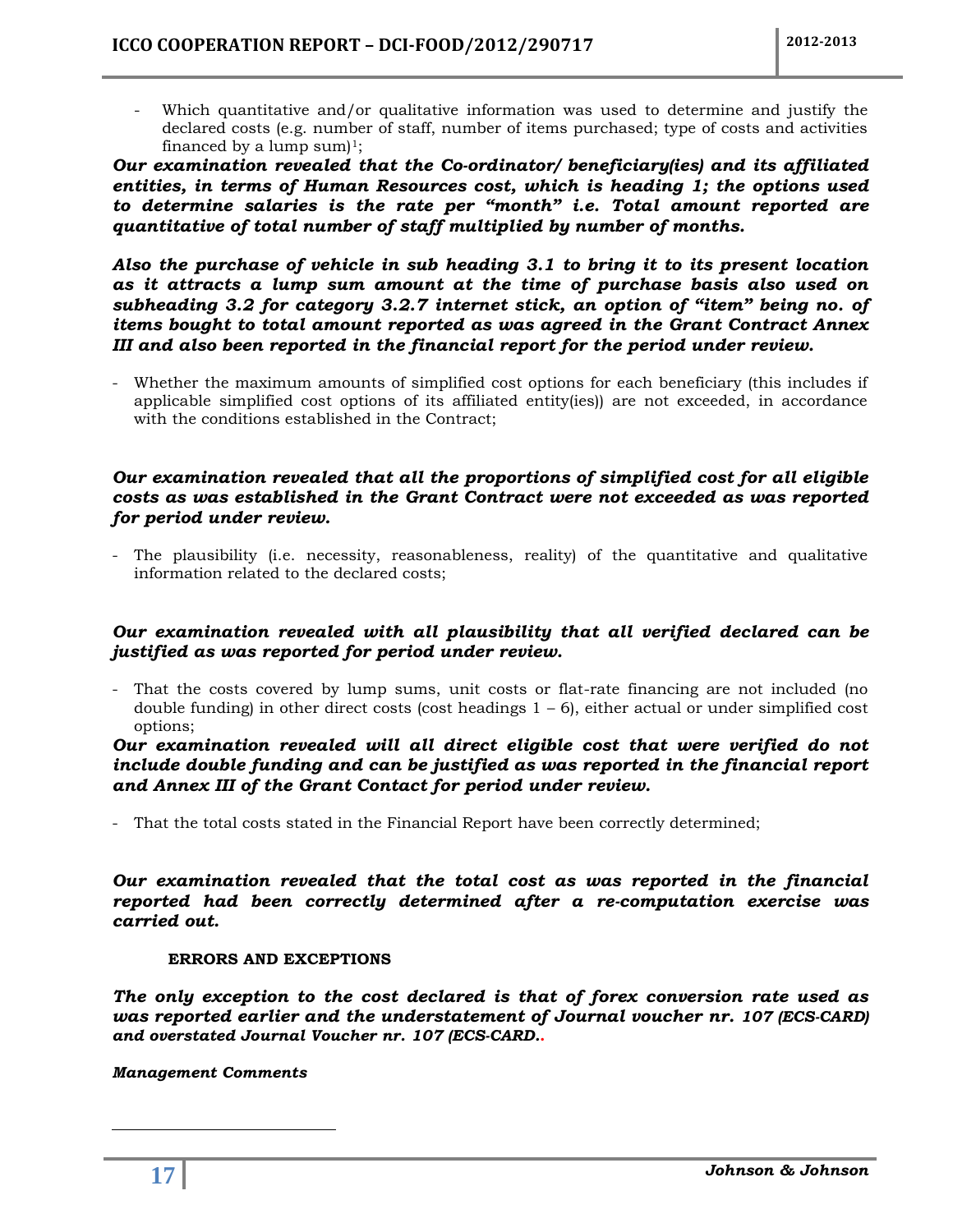*Our response on exchange rates stands and it's fine with us if the report is signed off with these included. We expect the Delegation to give their direction moving forward. The interpretation of the application of exchange rates is an area that is not very clear and I have seen delegations accepting either the use of the monthly rates for individual transactions of the use of average monthly rates. The differences between these should be very immaterial. We will wait for their direction of the EU Delegation to South Sudan. Lastly there seems to be a mix up in the articles, whereas Art.15.9 is stated as referring to exchange rates in the TOR and also as per your observation above, in the General*  conditions itself, this article refers to the treatment and accounting for interest accruing *from pre financing. See below extract from the General conditions of the article in question.*

*(3) Cut-off — Implementation period (Article 14.1a)*

#### *FACTUAL FINDINGS*

The Auditor verifies that the expenditure for a selected item was incurred during the implementation period of the Action.

*Our examination revealed that ALL expenditure verified are within the implementation period under review.*

#### **ERRORS AND EXCEPTIONS**

**There were no errors and exception found.**

#### *Management Comments*

 *Noted*

**(4)** *Budget (Article 14.1b)*

#### *FACTUAL FINDINGS*

The Auditor verifies that the expenditure for a selected item was indicated in the Action budget.

*Our examination revealed that expenditure headings of the budget and in financial report are indicated in the action for the period under review.*

#### *ERRORS AND EXCEPTION*

**There were no errors and exception found.**

#### *Management Comments*

 *Noted*

*(5) Necessary (Article 14.1c)*

#### *FACTUAL FINDINGS*

The Auditor verifies whether it is plausible that the expenditure for a selected item was necessary for the implementation of the Action and that it had to be incurred for the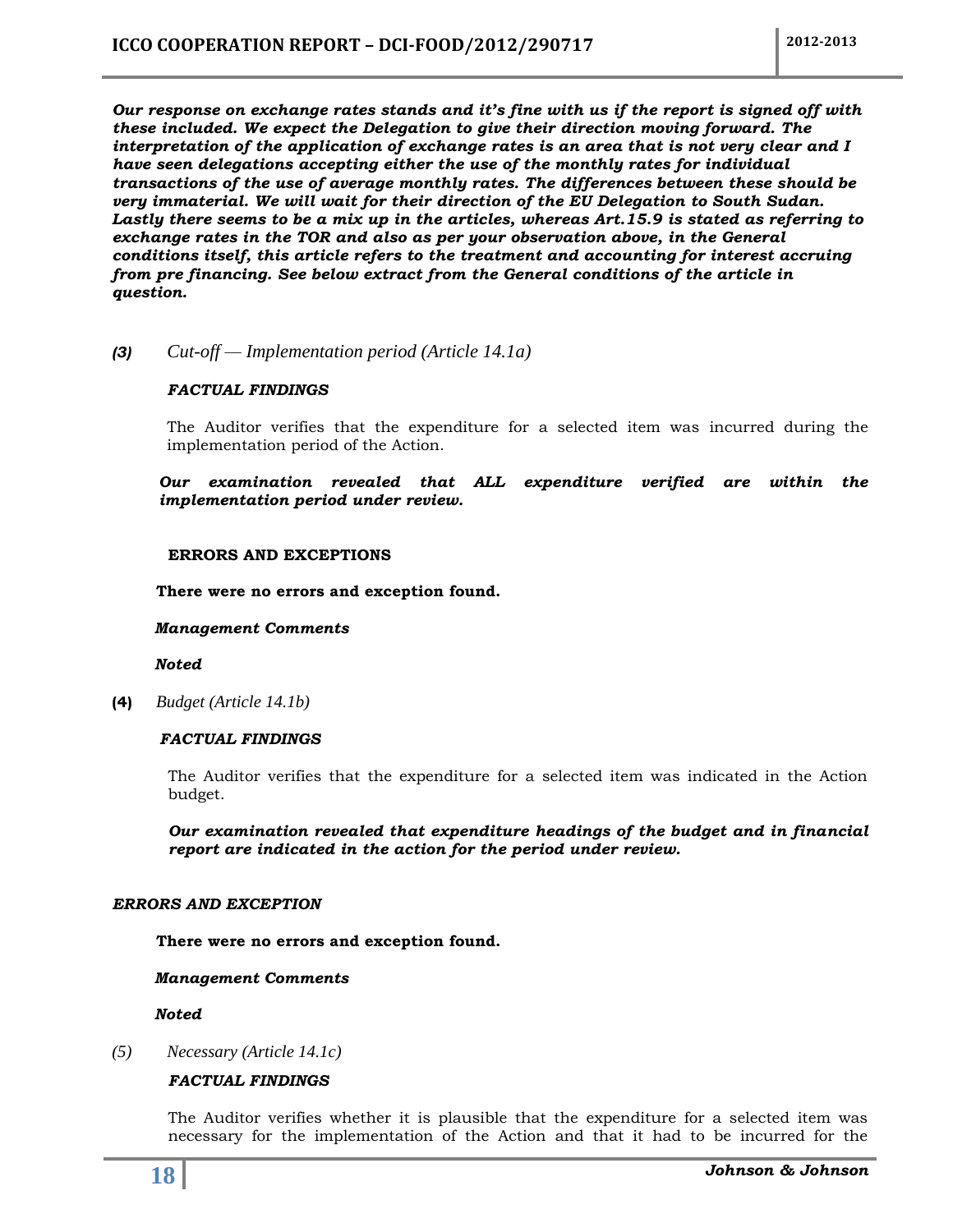contracted activities of the Action by examining the nature of the expenditure with supporting documents.

#### *Our examination revealed that ALL expenditures verified both in the budget and in financial report are necessary for the action for the period under review.*

#### *ERRORS AND EXCEPTION*

**There were no errors and exception found.**

#### *Management Comments*

*Noted*

#### *(6) Records (Article 14.1d)*

#### *FACTUAL FINDINGS*

The Auditor verifies that expenditure for a selected item is recorded in the Beneficiary(ies)'s accounting system and was recorded in accordance with the applicable accounting standards of the country where the Beneficiary is established and the Beneficiary's usual cost accounting practices.

*Our examination revealed that ALL expenditures verified both in the in financial report are recorded correctly and Generally Accepted Accounting Principles had been used for the period under review.*

#### *ERRORS AND EXCEPTION*

**There were no errors and exception found.**

#### *Management Comments*

#### *Noted*

*(7) Applicable legislation (Article 14.1e)*

#### *FACTUAL FINDINGS*

The Auditor verifies that expenditure complies with the requirements of tax and social security legislation where this is applicable (for example: employers part of taxes, pension premiums and social security charges).

*Our examination revealed that ALL expenditures verified in the in financial report comply with all requirements of tax and social security legislation had been used for the period under review.*

#### *ERRORS AND EXCEPTION*

*`* **There were no errors and exception found.**

#### *Management Comments*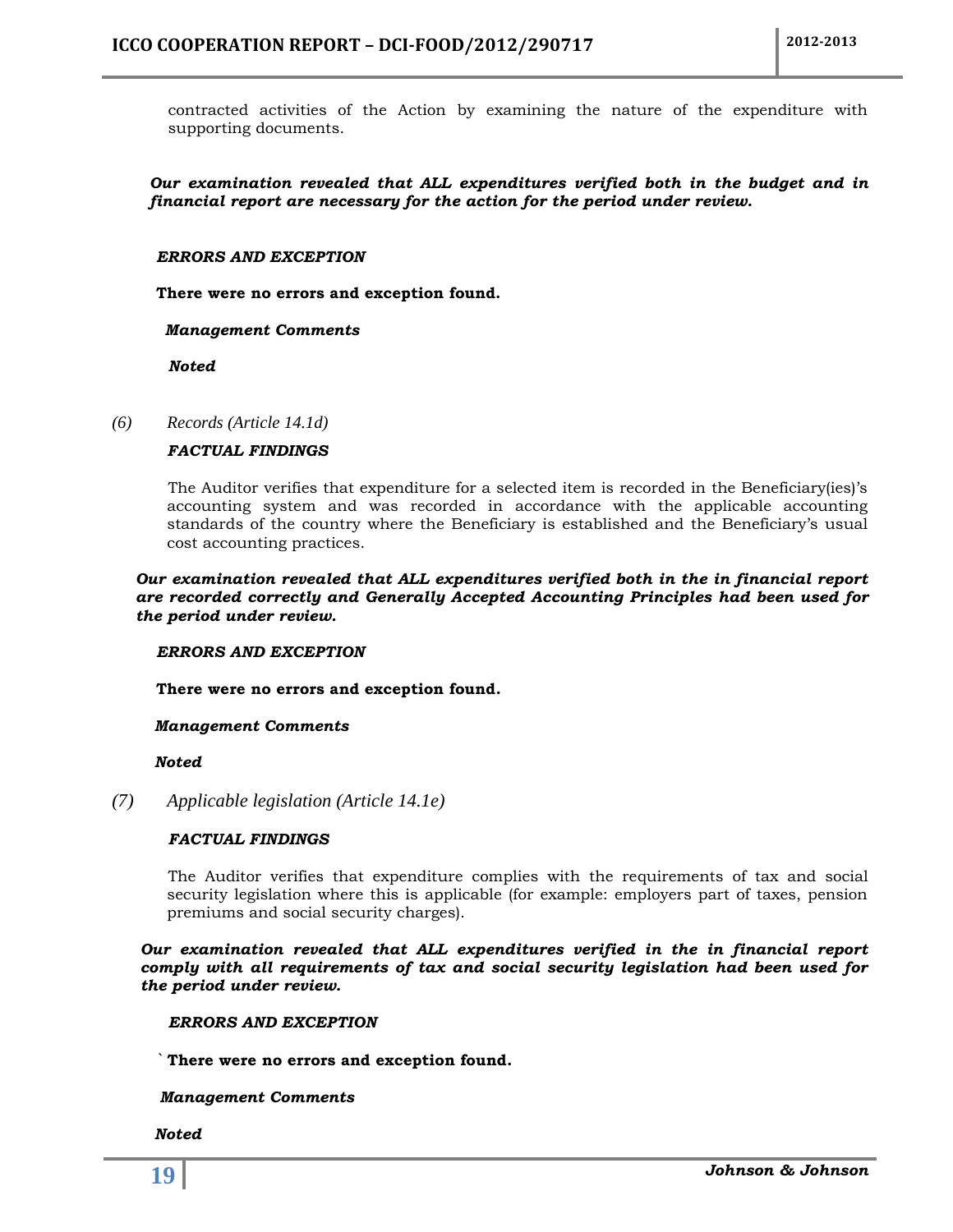#### *(8) Justified (Article 14.1f)*

#### *FACTUAL FINDINGS*

The Auditor verifies that expenditure for a selected item is substantiated by evidence (see section 1 of Annex 2B, Guidelines for Specific Procedures to be performed) and supporting documents as specified in Article 16.8 and 16.9 of the General Conditions of the Grant Contract.

*Our examination revealed that expenditures verified in relation to Airtime expense of € 62 subheading 4.4 , travel expenses of € 314.56 subheading 2.2 and food item for field staff of € 2,098.35 subheading 3.5 did not have sufficient evidence for the period under review and for this purpose a list will be made available to you.*

#### *ERRORS AND EXCEPTION*

 *Total expenditure amount to € 2,853.53 do not have sufficient documentary support during the time they were incurred.*

#### *Management Comments*

*Ok and thanks.*

*(9) Valuation*

#### *FACTUAL FINDINGS*

The Auditor verifies that the monetary value of a selected expenditure item agrees with underlying documents (e.g. invoices, salary statements) and that correct exchange rates are used where applicable.

*Our examination revealed the expenditures verified in the in financial report were erroneously stated as follows; Voucher Nr. 109 (ECS-CARD) reported as € 51.09 whilst the receipt indicates € 7.66 also Voucher Nr. 107 (ECS-CARD) understated by € 11.5 in the financial report for the period under review.*

#### *ERRORS AND EXCEPTION*

*The net effect of the understatement and overstatement of expenses for € 39.59 as was revealed during the examination, will result a total overstatement in the financial report.* 

#### *Management Comments*

*Noted*

*(10) Classification*

#### **FACTUAL FINDINGS**

The Auditor examines the nature of the expenditure for a selected item and verifies that the expenditure item has been classified under the correct (sub) heading of the Financial Report.

*Our examination revealed that ALL expenditures verified both in the budget and in financial report are correctly classified under their correct subheading for the period under review.*

*ERROR AND EXCEPTION*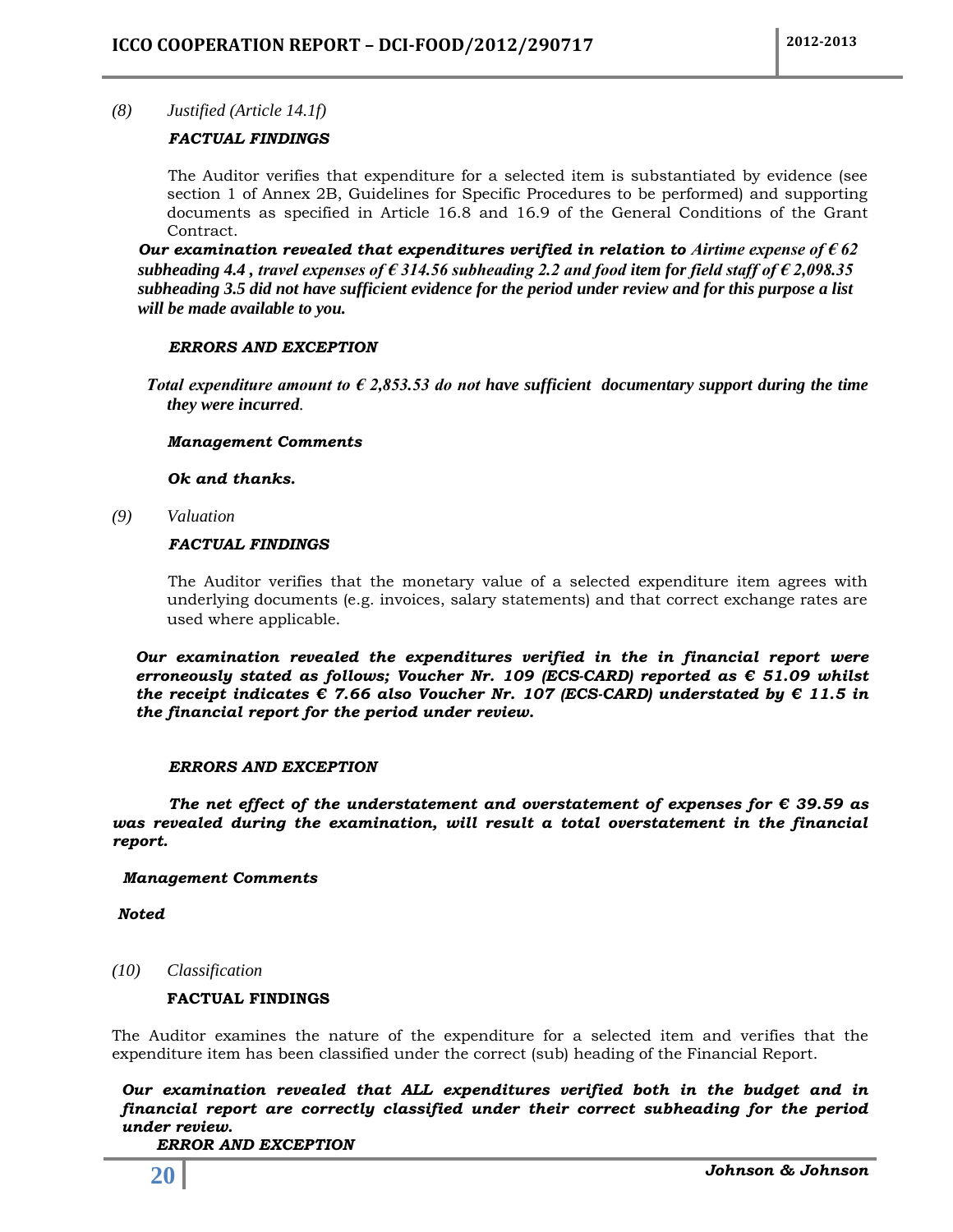#### **There were no errors and exception found.**

#### *Management Comments*

#### *Noted*

*(11) Compliance with Procurement, Nationality and Origin Rules*

#### **FACTUAL FINDINGS**

Where applicable the Auditor examines which procurement, nationality and origin rules apply for a certain expenditure (sub)heading, a class of expenditure items or an expenditure item. The Auditor verifies whether the expenditure was incurred in accordance with such rules by examining the underlying documents of the procurement and purchase process.

*Our examination revealed that ALL expenditures verified in financial report MORE ESPECIALLY Subheading 3.1 followed the correct procurement procedures and all document are present for the period under review.*

#### *ERROR AND EXCEPTION*

**There were no errors and exception found.**

#### *Management Comments*

#### *Noted*

#### <span id="page-20-0"></span>3.1.2 ELIGIBLE DIRECT COSTS (ARTICLE 14.2) *FACTUAL FINDINGS*

(1) The Auditor verifies that expenditure for selected items which are recorded under one of the direct costs headings (1 to 6) of the Financial Report, are covered by the direct costs as defined in Article 14.2 by examining the nature of these expenditure items.

#### *Our examination revealed that ALL expenditures verified both in financial report are correctly classified and covered under the direct cost heading for the period under review.*

(2) The Auditor verifies that duties, taxes and charges, including VAT which are recorded under direct costs are **not recoverable** by the beneficiary (ies) and/ or it's (their) affiliated entities (see Article 14.2.g) of the General Conditions).

#### *Our examination revealed that ALL expenditures verified in financial report with their related taxes,*

 **ERRORS AND EXCEPTIONS There were no errors and exception found.**  *Management Comments*

#### *Noted*

#### <span id="page-20-1"></span>3.1.3 CONTINGENCY RESERVE (ARTICLE 14.6)

#### *FACTUAL FINDINGS*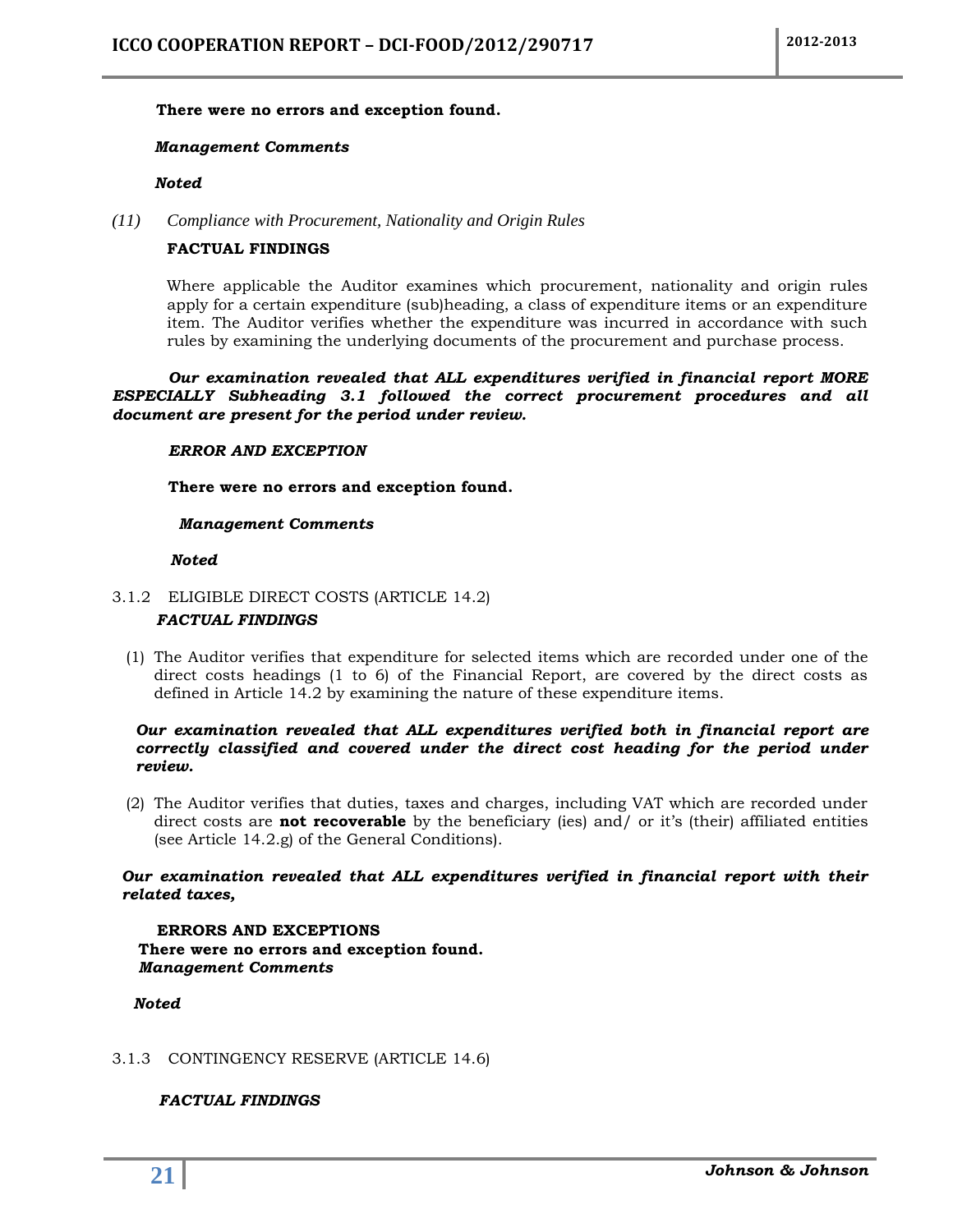The Auditor verifies that the provision for contingency reserve (heading 8 in Financial Report) does not exceed 5 % of the direct eligible costs of the Action and that the Coordinator has obtained prior written authorisation from the Contracting Authority for the use of this contingency reserve.

#### *Our examination revealed that there was no provision made for contingency reserve in the financial report for the period under review.*

#### **ERRORS AND EXCEPTIONS**

**As stated in the Grant Contract and in the General Condition the Co-ordinator should make a provision during the implementation period breach of which will under state the financial report in accounting for funds so far received from the Contracting Authority.**

#### *Management Comments*

 *Noted*

#### <span id="page-21-0"></span>3.1.4 INDIRECT COSTS (ARTICLE 14.7)

#### **FACTUAL FINDINGS**

The Auditor verifies that the indirect costs to cover overhead costs (heading 10 in Financial Report) do not exceed the maximum percentage of 7 % of the total final amount of eligible direct costs of the Action or the percentage established in article 3 of the Special Conditions of the Grant Contract if applicable.

#### *Our examination revealed that there was a correct computation of indirect cost of 7% in the financial report for the period under review.*

#### **ERRORS AND EXCEPTIONS**

**There were no errors and exception found**

#### *Management Comments*

 *Noted*

#### <span id="page-21-1"></span>3.1.5 IN KIND CONTRIBUTIONS ARTICLE 14.8)

#### *FACTUAL FINDINGS*

The Auditor verifies that the costs in the Financial Report do not include contributions in kind. Any contributions in kind (these should be listed separately in Annex III, Budget for the Action), do **not** represent actual expenditure and are not eligible costs.

#### *Our examination revealed that there was no contribution in kind had been included in the financial report for the period under review.*

#### **ERRORS AND EXCEPTIONS**

#### **There were no errors and exception found**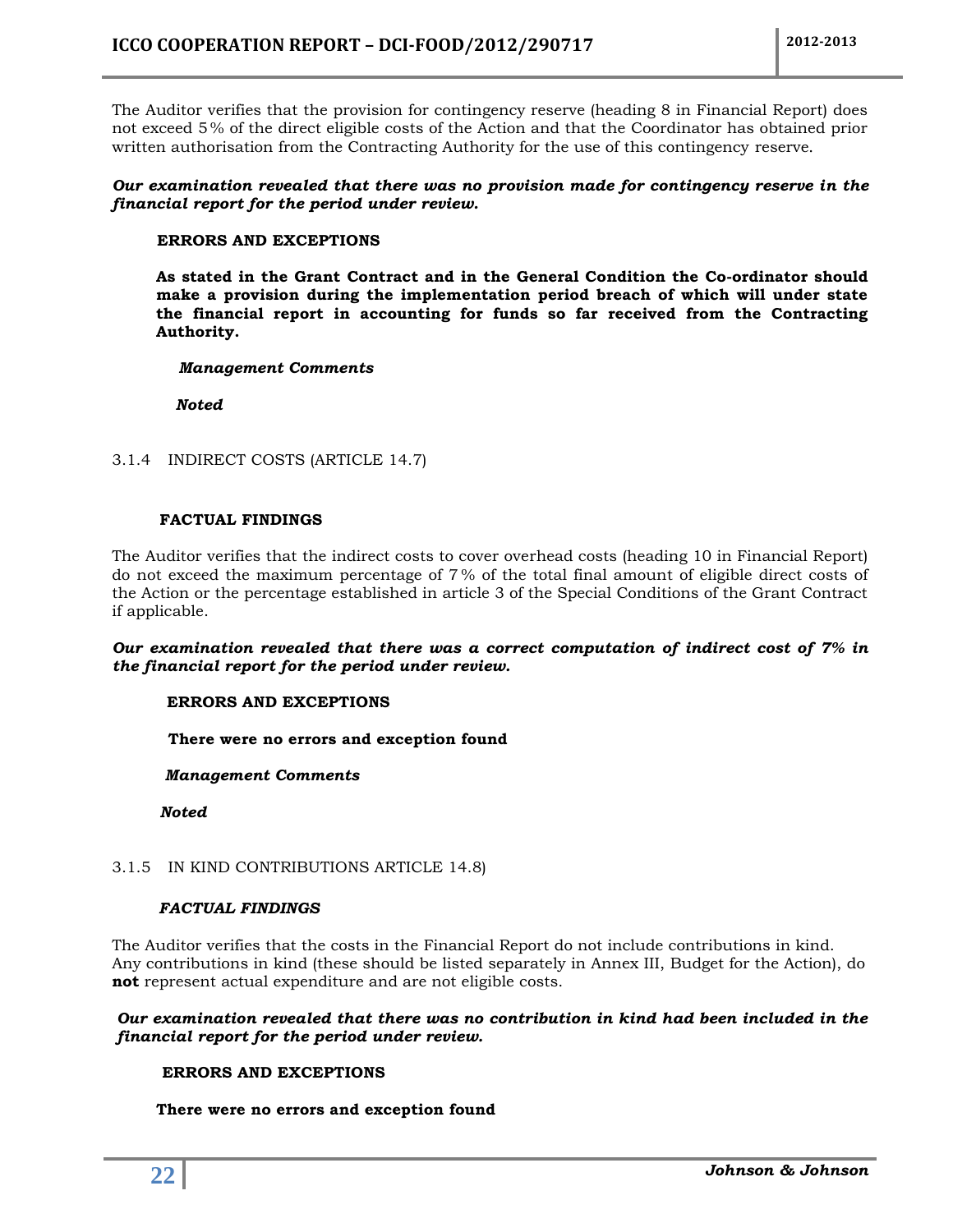#### *Management Comments*

#### *Noted*

#### <span id="page-22-0"></span>3.1.6 NON-ELIGIBLE COSTS (ARTICLE 14.9)

#### *FACTUAL FINDINGS*

The Auditor verifies that the expenditure for a selected item does not concern an ineligible cost as described in Article 14.9 of the General Conditions. These costs include *inter alia* currency exchange losses.

#### *Our examination revealed that there was no occurrence of ineligible cost in the financial report for the period under review.*

#### ERRORS AND EXCEPTIONS

#### **There were no errors and exception found**

#### *Management Comments*

*Noted*

#### <span id="page-22-1"></span>3.1.7 REVENUES OF THE ACTION

#### *FACTUAL FINDINGS*

The Auditor examines whether the revenues which should be attributed to the Action (including grants and funding received from other donors and other revenue generated by the Beneficiary as part of the Action have been allocated to the Action and disclosed in the Financial Report. For this purpose the Auditor inquires with the Beneficiary and examines documentation obtained from the Beneficiary (ies). The Auditor is not expected to examine the completeness of the revenues reported.

*Our examination revealed that funds received to date had been properly allocated and had been properly disclosed and we have verified with documents provided by the Co-ordinator/ beneficiaries in the financial report for the period under review.*

#### **ERRORS AND EXCEPTIONS**

**There were no errors and exception found**

 *Management Comments*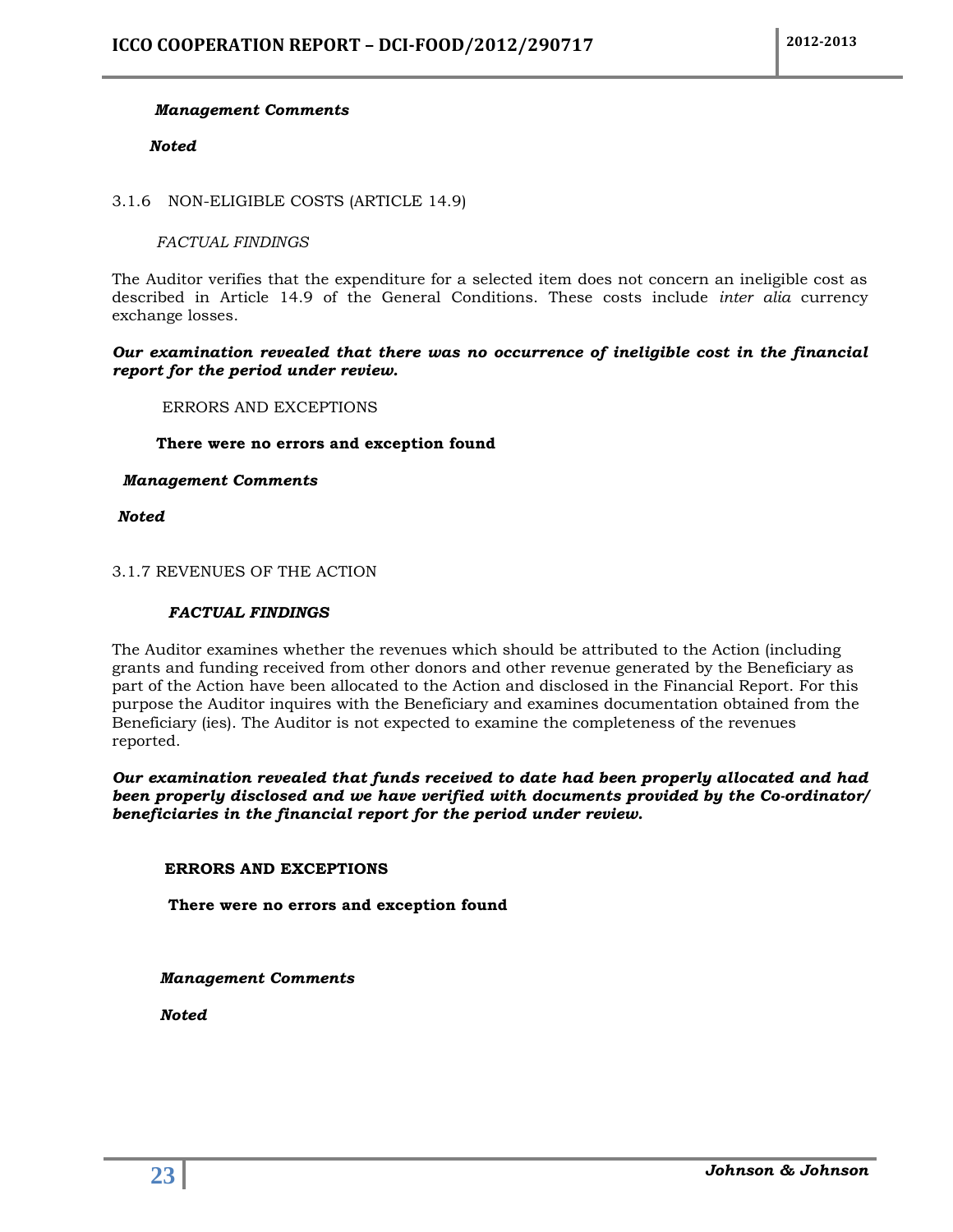# <span id="page-23-0"></span>**ANNEXES**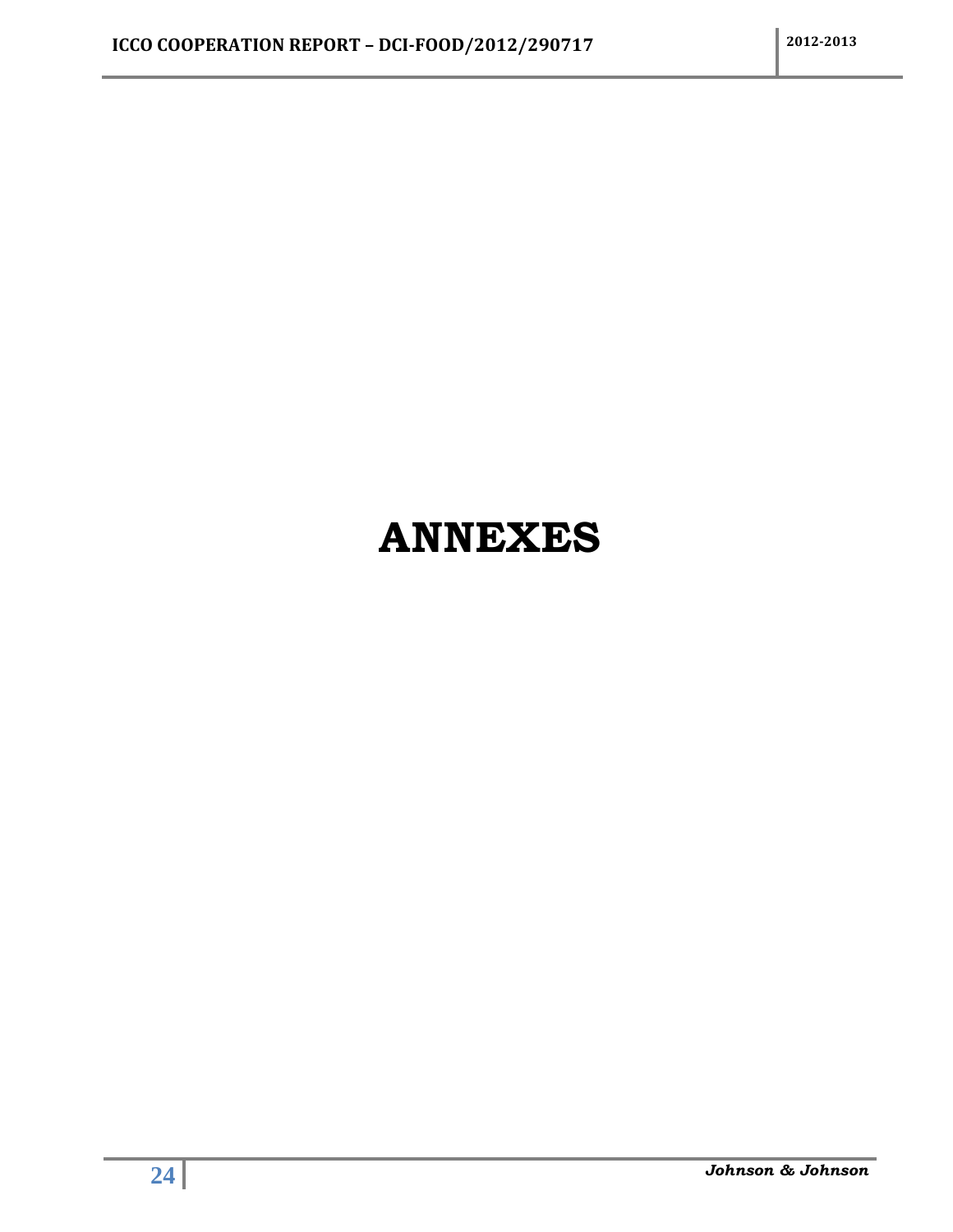## <span id="page-24-0"></span>**ANNEX 1. FINANCIAL REPORT FOR THE GRANT CONTRACT 7th April, 2012 to 6th April, 2013 Dated ………………………………………**

FINANCIAL REPORT FOR INCREASED FOOD SECURITY AND SUSTAINABLE LIVELIHOODS FOR THE POOR AND MARGINALIZED HOUSEHOLDS IN WESTERN Bahr El Ghazal STATE, SOUTH SUDAN DCI-FOOD/2012/290717 **FOR THE PERIOD 7TH APRIL 2012 – 6TH APRIL 2013**

| <b>GRANT CONTRIBUTION</b><br><b>RECEIVED</b>                                                                                                | <b>NOTE</b><br>$\bf{I}$                            | <b>BUDGET</b>                                            | <b>ACTUAL</b>                                                            |
|---------------------------------------------------------------------------------------------------------------------------------------------|----------------------------------------------------|----------------------------------------------------------|--------------------------------------------------------------------------|
| <b>ICCO</b> Contribution<br>European Union Grant Proceeds                                                                                   |                                                    | 551,885                                                  | 392,492                                                                  |
| <b>Total Contribution</b>                                                                                                                   |                                                    | 551,885                                                  | 392,492                                                                  |
| Expenditure                                                                                                                                 |                                                    |                                                          |                                                                          |
| Human Resources<br>Travel<br>Equipment & Supplies<br>Local Office/ Project Cost<br>Other Cost & Services<br>Others<br>Currency Losses/Gains | $\mathbf{I}$<br>III<br>IV<br>V<br>VI<br><b>VII</b> | 99,478<br>8,800<br>95,990<br>99,315<br>12,125<br>174,363 | 89,506.99<br>7,091.78<br>73,123.69<br>26,766.78<br>4,481.95<br>97,720.95 |
| <b>Total Direct Expenditure</b><br>Provision for contingency reserve<br>Total Administrative indirect<br>costs                              |                                                    | 491,219<br>24,561<br>36,105                              | 298,692.15<br>20,908.45                                                  |
| <b>Total Costs of the Action</b>                                                                                                            |                                                    | 551,885                                                  | 319,600.60                                                               |
| <b>Statement of Reserves</b>                                                                                                                |                                                    |                                                          |                                                                          |

|                      | 2013        |
|----------------------|-------------|
|                      |             |
|                      | <b>EURO</b> |
| At 6 April 2012      |             |
| Surplus for the year | 72,891      |
| At 5th April 2013    | 72,891      |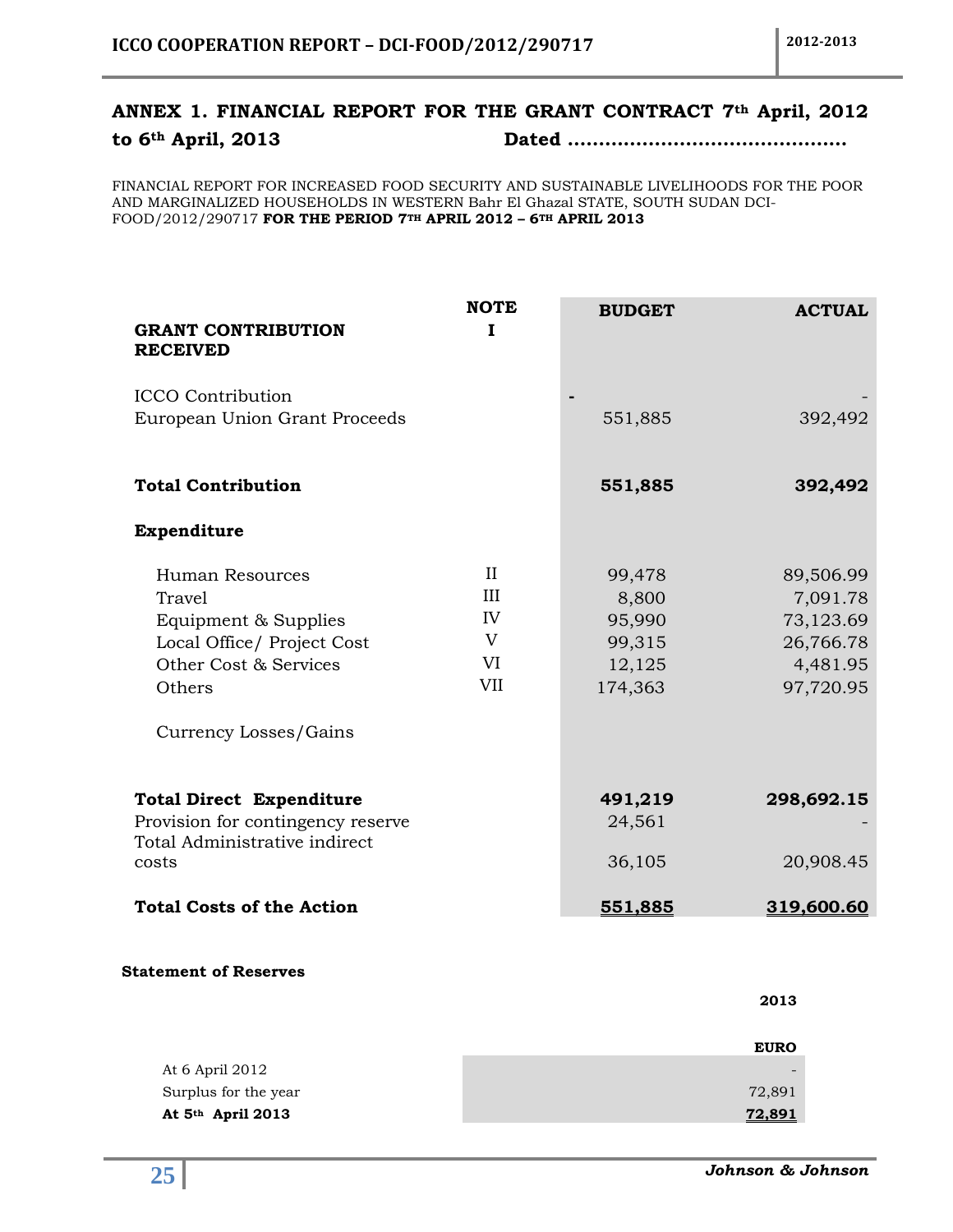#### **DETAILED STATEMENT OF INCOME AND EXPENDITURE FOR 7TH APRIL 2012 TO 6TH APRIL 2013 BUDGET ACTUAL**

|      | <b>INCOME</b>                                                      | <b>BUDGET</b><br><b>EUROS</b> | <b>ACTUAL</b><br><b>EUROS</b> |
|------|--------------------------------------------------------------------|-------------------------------|-------------------------------|
| Ι.   | <b>CHARGED ON OTHERS</b>                                           |                               |                               |
|      | ICCO contribution                                                  |                               |                               |
|      | European Union Contribution                                        | 392,492                       | 392,492                       |
|      | Other income                                                       |                               |                               |
|      | <b>EXPENDITURE</b>                                                 |                               |                               |
| П.   | <b>HUMAN RESOURCES</b>                                             |                               |                               |
|      | <b>Salaries Local</b>                                              |                               |                               |
|      | Consortium coordinator ICCO (50%)                                  | 16,125                        | 22,741.51                     |
|      | FS coordinator DORCAS (25% marketing; 75% FS)                      | 18,000                        | 13,500.00                     |
|      | Extension Workers (CAD2)<br>Extension workers DORCAS (2)           | 6,450                         | 7,165.46                      |
|      |                                                                    | 6,450                         | 3,154.50                      |
|      | <b>Community Facilitator DORCAS-ECS</b><br>Director ECS-CARD (15%) | 3,225<br>1,451                | 2,140.86<br>1,349.57          |
|      | Project manager ECS-CARD (85%)                                     | 6,579                         | 5,058.59                      |
|      | Extension workers ECS-CARD (2)                                     | 6,450                         | 4,247.29                      |
|      | Training coordinator ECS (project manager (15%)                    | 1,161                         | 1,103.30                      |
|      | Director CAD (20%)                                                 | 2,451                         | 3,477.48                      |
|      | Field Project Manager CAD (60%)                                    | 2,322                         | 2,911.76                      |
|      | Total                                                              | 70,664                        | 66,850.32                     |
|      | Salaries Local Administrative/support staff                        |                               |                               |
|      | Administrator ICCO (10%)                                           | 1,935                         | 2,522.74                      |
|      | Sr. Financial Officer ICCO (15%)                                   | 4,451                         | 3,522.24                      |
|      | Administrator ECS-CARD (30%)                                       | 2,322                         | 1,959.98                      |
|      | Finance Officer ECS-CARD (30%)                                     | 1,800                         | 1,463.86                      |
|      | Administrator CAD (40%)                                            | 1,161                         | 1,445.63                      |
|      | Finance Officer CAD (40%)                                          | 1,161                         | 1,445.63                      |
|      | Field Logistician CAD (60%)                                        | 2,709                         | 2,654.77                      |
|      | Administrator DORCAS (40%)                                         | 2,064                         | 382.9                         |
|      | Accountant DORCAS (50%)                                            | 1,935                         | 1,597.00                      |
|      | Drivers                                                            | 7,740                         | 3,107.76                      |
|      | Total                                                              | 27,278                        | 20,102.51                     |
|      | <b>Per Diems for Missions</b>                                      |                               |                               |
|      | Local (staff assigned to the Action)<br>Total                      | 1,536                         | 2,554.17<br>2,554.17          |
|      |                                                                    | 1,536                         |                               |
|      | <b>Total Human Resource</b>                                        | 99,478                        | 89,507                        |
| III. | <b>TRAVEL</b>                                                      |                               |                               |
|      | <b>International Travel</b>                                        |                               |                               |
|      | M&E consultant                                                     | 1,900                         | 2,163.31                      |
|      | <b>Total</b>                                                       | 1,900                         | 2,163.31                      |
|      | <b>Local Travel</b>                                                |                               |                               |
|      | Flights Juba-Wau v.v.                                              | 3,900                         | 3,801.68                      |
|      | Mini bus travel                                                    | 3,000                         | 1,126.78                      |
|      | <b>Total</b>                                                       | 6,900                         | 4,928.46                      |
|      | <b>Total Travel</b>                                                | 8,800                         | 7,091.77                      |
| IV.  | <b>EQUIPMENT &amp; SUPPLIES</b>                                    |                               |                               |
|      | <b>Purchase or Rent of Vehicles</b>                                |                               |                               |
|      | Vehicle                                                            | 40,000                        | 42,665.09                     |
|      | Motor Cycle for Field Staff                                        | 23,100                        | 14,776.17                     |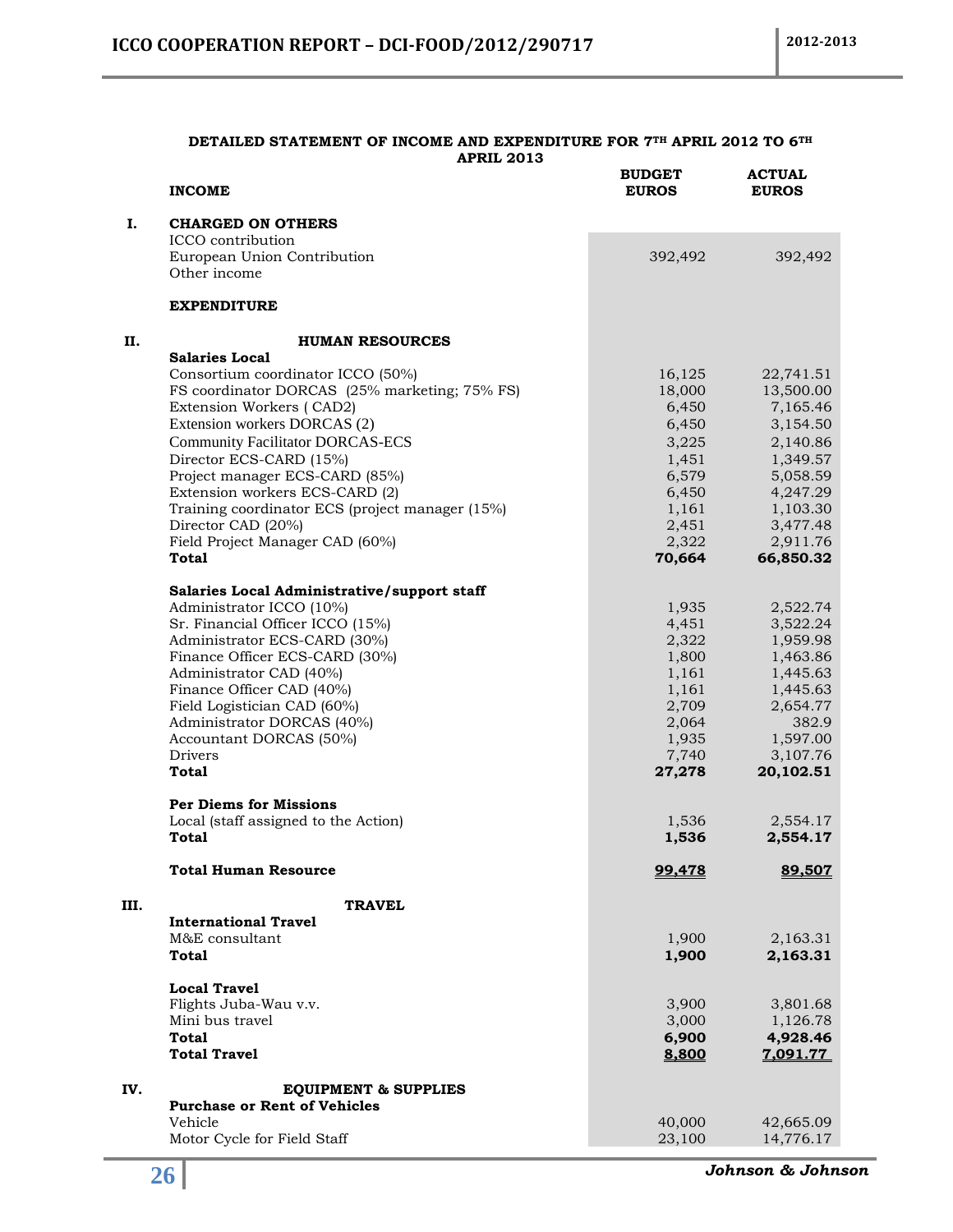|   | <b>Total</b>                                                  | 63,100         | 57,441.26          |
|---|---------------------------------------------------------------|----------------|--------------------|
|   | <b>Furniture, Computer Equipment's</b>                        |                |                    |
|   | Printers                                                      | 2,400          | 1,914.18           |
|   | <b>UPS</b>                                                    | 600<br>4,200   | 519.19<br>2,375.78 |
|   | Laptop<br>Desktop                                             | 800            | 1,205.27           |
|   | Set of desk and chair                                         | 1,250          | 1,079.87           |
|   | Cupboard                                                      | 2,100          | 2,054.78           |
|   | Internet sticks                                               | 300            | 315.99             |
|   | Cell Phones<br>Thuraya (for security purposes)                | 240            | 64.69              |
|   | Cameras for project documentation                             | 1,400<br>400   | 1,277.17<br>434.24 |
|   | Water filters                                                 | 240            | 69.38              |
|   | Total                                                         | 13,930         | 11,310.54          |
|   | <b>Machine Tools</b>                                          |                |                    |
|   | Procurement 1 generator                                       | 2,500<br>2,500 |                    |
|   | Spare parts/equipment for machine tools                       |                |                    |
|   | Maintenance 4 generators                                      | 960            |                    |
|   |                                                               | 960            |                    |
|   | <b>Others</b>                                                 |                |                    |
|   | Helmets                                                       | 700            |                    |
|   | First aid kits (per location + vehicles)                      | 1,250          | 114.18             |
|   | Replenishment of first aid kits<br>Food items for field staff | 0<br>6,300     | 843.90<br>3,047.55 |
|   | Installation cost ICCO staff                                  | 2,000          |                    |
|   | Field Capacity Building kits                                  | 5,250          | 366.27             |
|   | <b>Total</b>                                                  | 15,500         | 4,371.90           |
|   | <b>Total Equipment &amp; Supplies</b>                         | 95,990         | 73,123.69          |
| v | <b>LOCAL OFFICE / PROJECT COSTS</b>                           |                |                    |
|   | <b>Vehicle Costs</b>                                          | 750            |                    |
|   | Registration vehicle<br>Insurance cost                        | 3,600          |                    |
|   | Maintenance                                                   | 4,800          |                    |
|   |                                                               |                | 4,096.58           |
|   | Fuel cost (2,500km/month; consumption 1lt-6km) Actual         | 28,800         | 1,544.70           |
|   | price /lt in Wau<br>Registration motorcycles                  | 805            |                    |
|   | Maintenance -7 motorcycles                                    | 2,100          | 1,163.57           |
|   | Insurance -7 motorcycles                                      | 5,250          | 25.93              |
|   | Fuel -7 motor cycles (30lt/month/mc) fuel price SSP 12=E3     | 7,560          | 1,868.75           |
|   | <b>Total</b>                                                  | 53,665         | 8,699.53           |
|   | <b>Office Rent</b>                                            |                |                    |
|   | Office maintenance ECS-CARD                                   | 1200           | 345.28             |
|   | Office maintenance CAD                                        | 1,200          | 265.24             |
|   | Office rent including accommodation ICCO                      | 4.800          |                    |
|   | Office and Training Centre maintenance DORCAS                 | 4,800          | 749.99             |
|   | Rental staff houses in Juur River (CAD, Dorcas,               | 3,600          | 2,791.32           |
|   | ECS/CARD)<br>Total                                            | 15,600         | 4,151.83           |
|   | <b>Consumables Office Supplies</b>                            |                |                    |
|   | Office consumables<br>Kitchen supplies                        | 1,920<br>1,680 | 3,315.92<br>812.56 |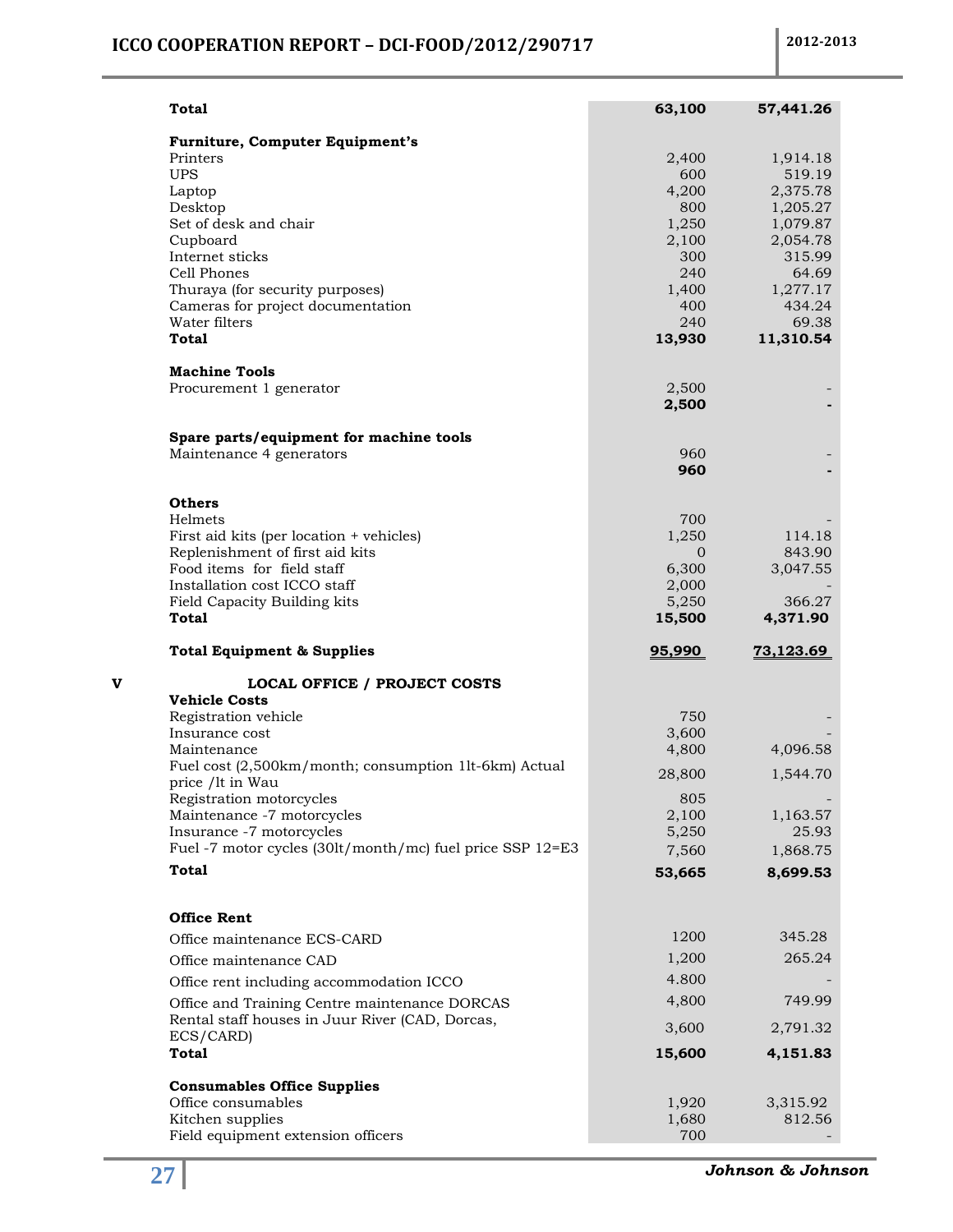## **ICCO COOPERATION REPORT – DCI-FOOD/2012/290717** 2012-2013

|      | Total                                                                      | 4,300          | 4,128.48             |
|------|----------------------------------------------------------------------------|----------------|----------------------|
|      | <b>Other Services</b>                                                      |                |                      |
|      | Fuel generator ECS-CARD 50%                                                |                |                      |
|      | Fuel generator CAD 50%                                                     | 1,440          | 265.34               |
|      | Fuel generator DORCAS 50%                                                  | 1,440          | 1,503.46             |
|      | Maintenance 4 generators                                                   | 1,440          | 467.77               |
|      | 1 vehicle major service-CAR 006<br>Air time Dongles per office             | 960<br>4,000   | 173.85<br>596.00     |
|      | Air time cell phones (all 25 staff)                                        | 1,920          | 103.45               |
|      | Accommodation 1 regional staff DORCAS in Wau                               | 3,750          | 882.31               |
|      | Fuel generator ICCO                                                        | 4,500          | 1,944.86             |
|      | Communication cost 2 Thuraya (security-related only)                       | 1,200          |                      |
|      | Cook<br><b>Total</b>                                                       | 600<br>4,500   | 90.82<br>3,759.08    |
|      |                                                                            | 25,750         | 9,786.94             |
|      | <b>Total Local Office/ Project Costs</b>                                   | 99,315         | 26,766.78            |
| VI.  | <b>OTHER COSTS / SERVICES</b>                                              |                |                      |
|      | <b>Expenditure Verification</b>                                            |                |                      |
|      | Audit                                                                      |                |                      |
|      | <b>Total</b>                                                               |                |                      |
|      | Financial services (bank guarantee costs etc.)                             |                |                      |
|      | Bank costs                                                                 |                |                      |
|      | <b>Total</b>                                                               | 4,500<br>4,500 | 1,034.40<br>1,034.40 |
|      | <b>Visibility Actions</b>                                                  |                |                      |
|      | Project launching event                                                    | 1,300          | 3,447.55             |
|      | <b>Brochures</b>                                                           | 2,000          |                      |
|      | Sign boards                                                                | 750            |                      |
|      | Sign boards on demonstration plots<br>EC Logo on vehicles and motor cycles | 1,650<br>300   |                      |
|      | Total                                                                      | 6,000          | 3,447.55             |
|      | <b>Project Facilitation Committee (PSC) Cost</b>                           |                |                      |
|      | Quarterly meetings PSC 11 occasions                                        |                |                      |
|      | <b>Total</b>                                                               | 1,625          |                      |
|      |                                                                            | 1,625          |                      |
|      | <b>Total Other Costs/Services</b>                                          | 12,125         | 4,481.95             |
| VII. | <b>OTHERS</b>                                                              |                |                      |
|      | <b>Inception Phase</b>                                                     |                |                      |
|      | Consultancy (international) including food and                             | 14,100         | 26,366.21            |
|      | accommodation                                                              |                |                      |
|      | Pre- and post-baseline workshop 2*3 days<br>Survey cost in Wau 4 days      | 5,700<br>600   | 2,275.40             |
|      | Transport participants in Wau                                              | 600            | 3,668.79             |
|      | Survey cost in Juur River 5 days                                           | 2,000          |                      |
|      | Kit of Questionnaires/ instructions/field materials                        | 625            | 7.86                 |
|      | Incentives for university students and others                              | 1,650          |                      |
|      | Total                                                                      | 25,275         | 32,318.26            |
|      | <b>Training Partners</b>                                                   |                |                      |
|      | Training partners in admin management & reporting 3days                    | 975            |                      |
|      | Training partners in procurement/finance/reporting                         | 200<br>1,175   |                      |
|      |                                                                            |                |                      |
|      | Activities under Result 1 (Improved production)                            |                |                      |
|      | Incentives lead farmers (bicycles)                                         | 3,400          |                      |
|      | Sets of tools for 1390 farmers                                             | 11,520         |                      |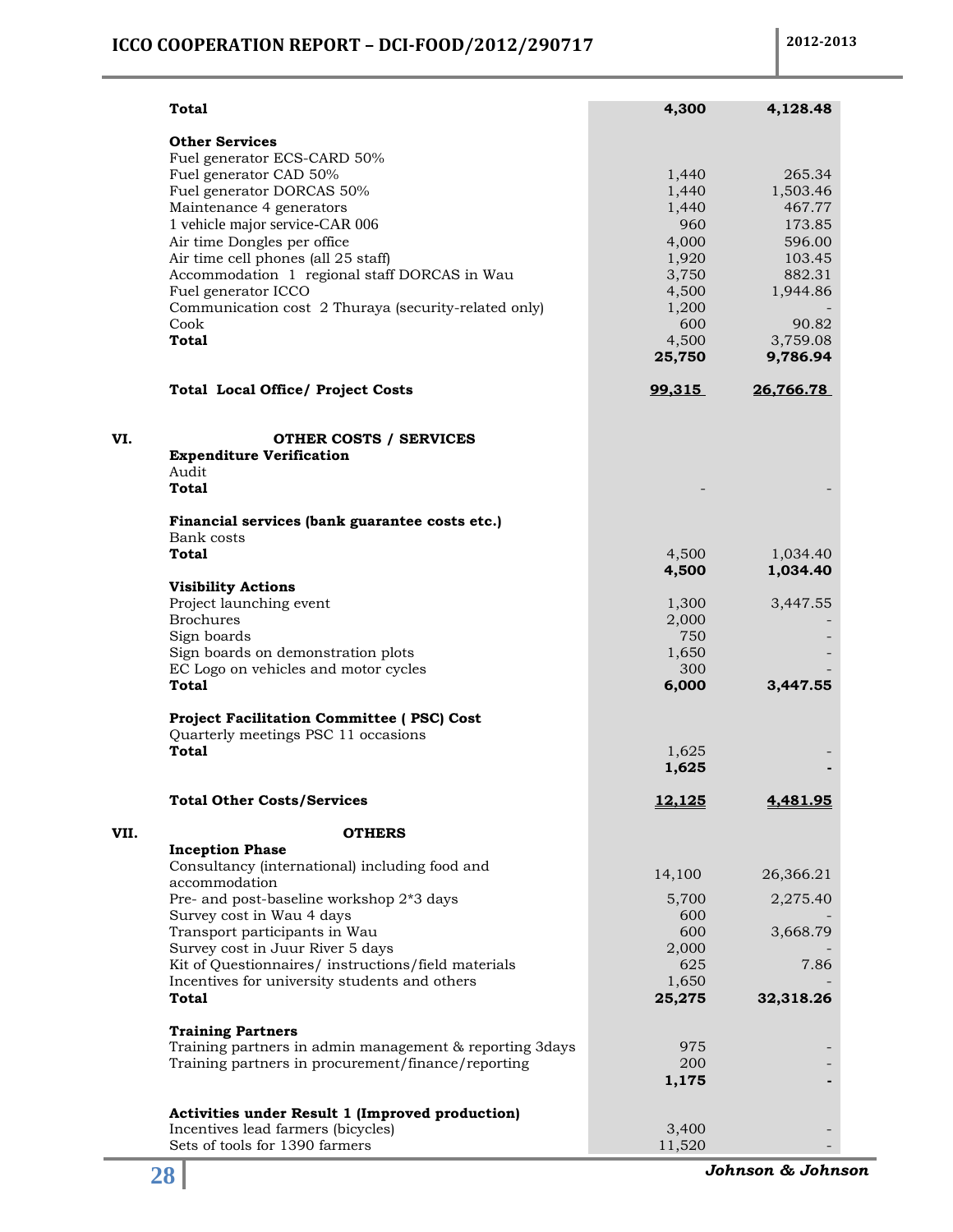## **ICCO COOPERATION REPORT – DCI-FOOD/2012/290717 2012-2013**

| Maize $(15%)$                                              | 1,688          |           |
|------------------------------------------------------------|----------------|-----------|
|                                                            |                |           |
| Sorghum (45%)                                              | 1,215          | 4,751.05  |
| Groundnuts (40%)                                           | 3,600          | 7,993.78  |
| Transport and storage of seeds                             | 1,600          | 862.36    |
| Cassava stems for lead farmers multiplication              | 700            |           |
| Trainer only 1 year                                        | 1,000          |           |
|                                                            |                |           |
| Implements                                                 | 5,200          |           |
| Total                                                      | 29,923         | 13,607.19 |
| <b>Activities under Result 2 (Diversification)</b>         |                |           |
| Sets of tools for 1390 households                          | 27,800         | 29,921.12 |
| Local Chicken (3 per household)                            | 2,640          | 620.7     |
|                                                            |                |           |
| Okra                                                       | 9,556          | 102.94    |
| Tomato seeds                                               | 3,154          | 301.14    |
| Onion seeds                                                | 1,911          | 121.23    |
| Pumpkin Seeds                                              | 382            |           |
| Cabbage seeds                                              | 2,676          | 52.62     |
| Cucumber seeds                                             | 2,676          | 20.43     |
| Improved cockerels (1 per farmer)                          | 416            |           |
|                                                            |                |           |
| Egg plant seeds                                            | 2,676          | 122.92    |
| Sets of tools for 22 demo plots + wheelbarrow              | 2,200          | 2,690.42  |
| Organic Pesticides demo plots                              | 1,540          | 143.27    |
| Feed for cockerels                                         | 1,463          |           |
| Transport for feeds for cockerels                          | 1.350          |           |
| Water pump $+$ generator (ECS) to re-establish             |                |           |
|                                                            |                |           |
| demonstration plot next to river                           | 1,199          |           |
| Nutrition (incl. 5 Payam Directors and 5 local Health Unit |                |           |
| staff or SSRRC staff)                                      | 3,700          |           |
| Poultry (incl. County Staff)                               | 2,100          |           |
| Posters:                                                   | 2,400          |           |
|                                                            |                |           |
|                                                            |                |           |
| Bill boards:                                               | 2,760          |           |
| Demonstrations                                             | 1,800          |           |
| Total                                                      | 73,050         | 34,096.79 |
|                                                            |                |           |
| <b>Activities under Result 3 (Marketing)</b>               |                |           |
| Monitoring cost SMoAF&I/County                             | 740            | 400.75    |
|                                                            |                |           |
| 2 bicycles per committee                                   | 1,000          |           |
| Cell phones                                                | 150            |           |
| Air time for info transfer                                 | 900            |           |
| Publication boards (2 per location) for market info prices | 1,500          |           |
| Radio broadcast market info                                | 260            |           |
| Newspaper adverts from yr 2 (currently no newspapers)-     |                |           |
| Intrastate info                                            | 520            |           |
|                                                            |                |           |
| Training committees in the field                           |                |           |
| (3yrs/3org/3sess)*2days/8members/                          | 2,520          |           |
| Workshop including stakeholders SMoAF&I, County,           |                |           |
| Payam, ChoC, chairs Marketing Committees;3 workshops       |                |           |
| $(2 \text{ days})$                                         | 1,310          |           |
| <b>Total</b>                                               | 8,900          | 400.75    |
|                                                            |                |           |
| <b>Activities under Result 4 (Capacity Building)</b>       |                |           |
| M&E consultancy 17 days (refresher training and MTR)       | $\overline{0}$ | 14,645.04 |
| Training partners in procurement/finance/reporting         | 200            | 2,652.92  |
| Training / Workshop (3 days incl food, accom, venue)       | 1,650          |           |
| Trainer (incl food and accommodation)                      | 1,600          |           |
|                                                            |                |           |
| Tickets AMS-Wau (2 per year)                               | 4,000          |           |
| Accommodation by CuofSS-FAES; only per diem WUR            |                |           |
| person                                                     | 4,200          |           |
| Development of a shallow well                              | 3,000          |           |
| Afridev hand pump + set of spares                          | 1,000          |           |
| Installation of a treadle pump and fittings/hoses          | 2,500          |           |
| Ploughing services                                         | 600            |           |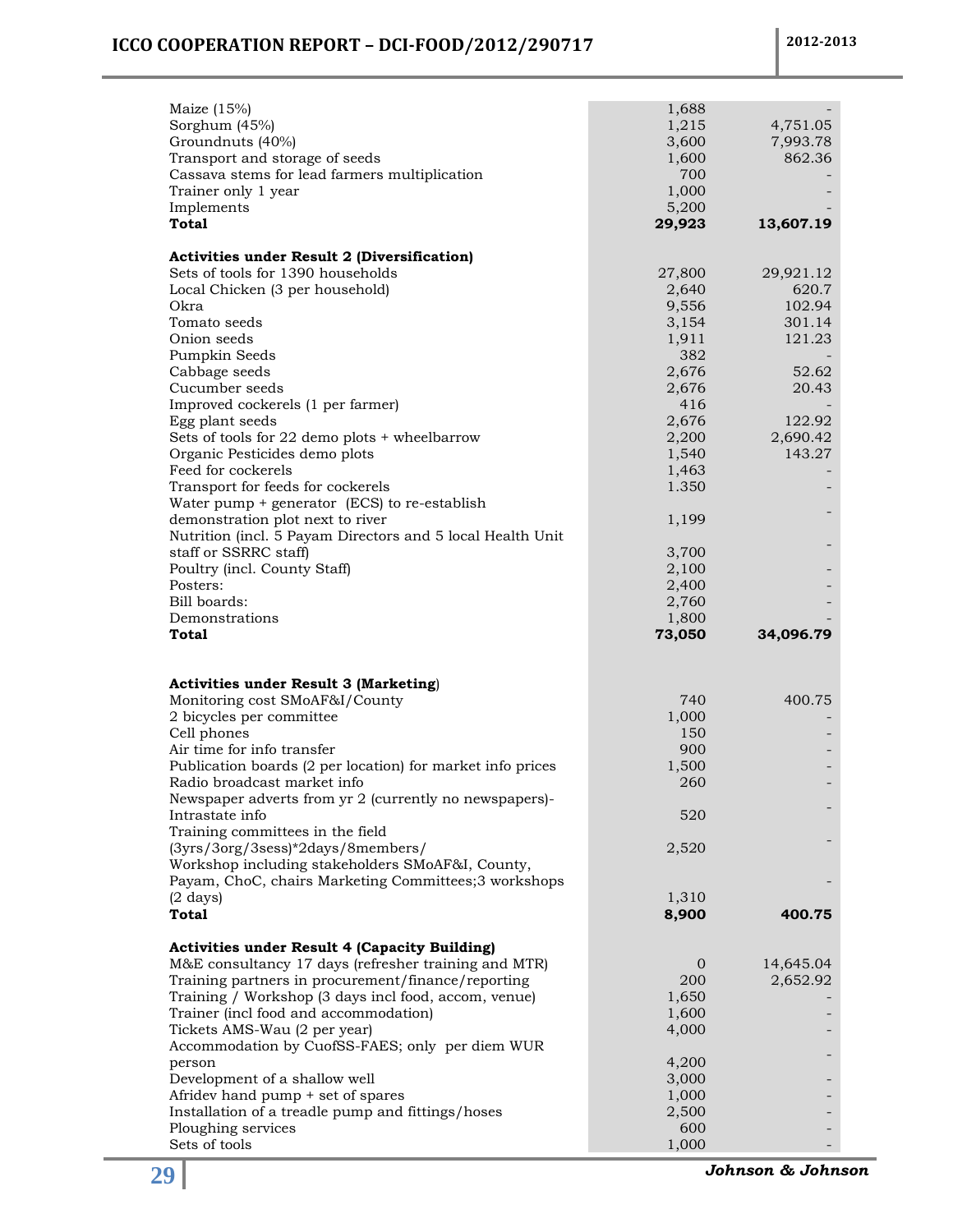| Construction of a shed for tools $&$ watchmen (30m2) -<br>labour paid by Univ. | 5,100  |           |
|--------------------------------------------------------------------------------|--------|-----------|
| Watchmen                                                                       | 10,800 |           |
| Kit of boots, rain coats, hurricane lamp, torch and                            |        |           |
| batteries                                                                      | 390    |           |
| Total                                                                          | 36,040 | 17,297.96 |
| <b>Total Others</b>                                                            | 85,209 | 97.720.96 |